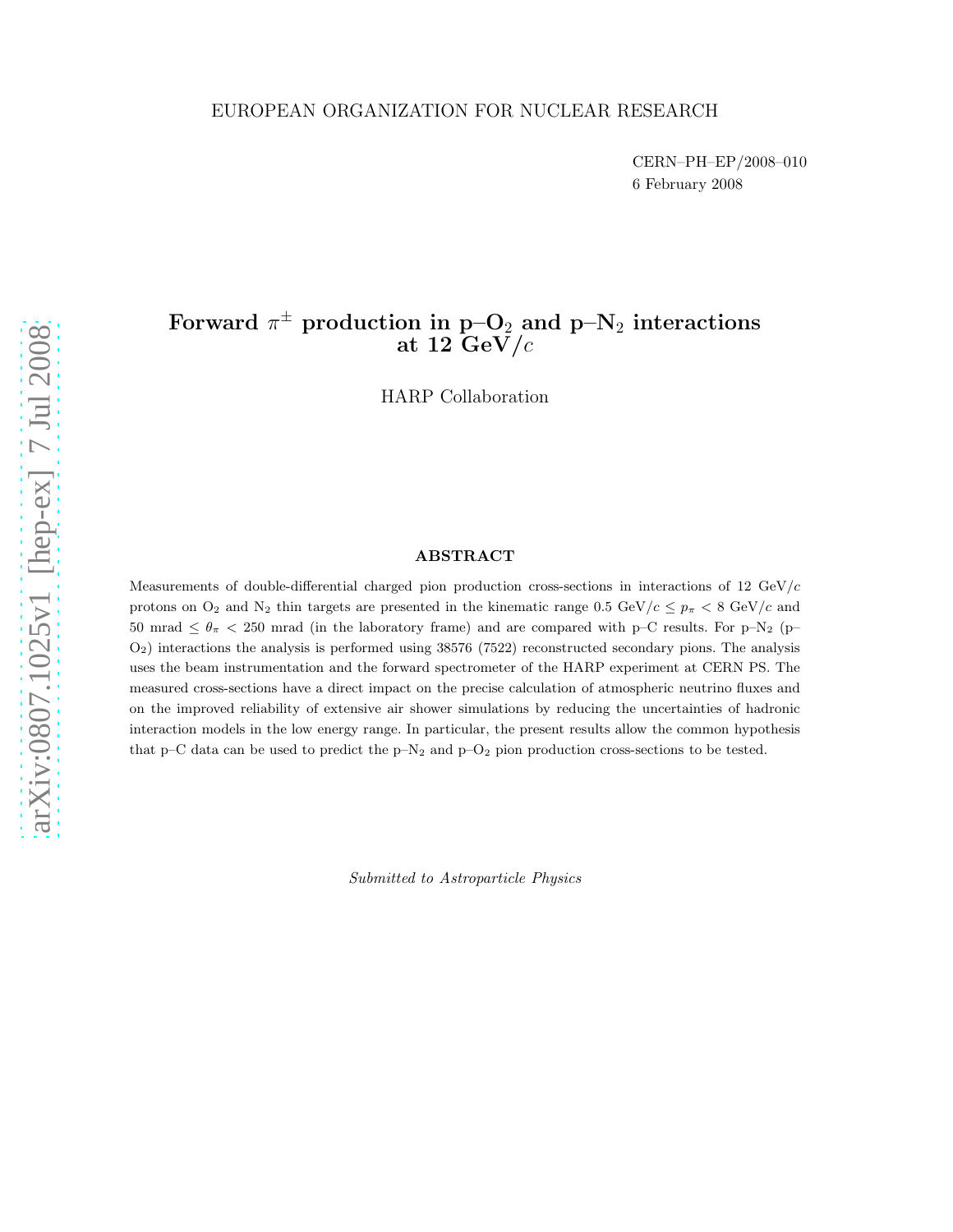M.G. Catanesi, E. Radicioni

Sezione INFN, Bari, Italy

R. Edgecock, M. Ellis<sup>1</sup>

Rutherford Appleton Laboratory, Chilton, Didcot, UK

C. Gößling

Institut für Physik, Universität Dortmund, Germany

S. Bunyatov, A. Krasnoperov, B. Popov<sup>2</sup>, V. Tereschenko

Joint Institute for Nuclear Research, JINR Dubna, Russia

E. Di Capua, G. Vidal–Sitjes<sup>3</sup>

Universit`a degli Studi e Sezione INFN, Ferrara, Italy

A. Artamonov<sup>4</sup>, S. Giani, S. Gilardoni, P. Gorbunov<sup>4</sup>, A. Grant, A. Grossheim<sup>6</sup>, A. Ivanchenko<sup>16</sup>, V. Ivanchenko<sup>7</sup>,

A. Kayis-Topaksu<sup>8</sup>, J. Panman, I. Papadopoulos, E. Tcherniaev, I. Tsukerman<sup>4</sup>, C. Wiebusch<sup>9</sup>, P. Zucchelli<sup>5,10</sup>

CERN, Geneva, Switzerland

A. Blondel, S. Borghi $^{11}$ , M.C. Morone $^{12}$ , G. Prior $^{13}$ , R. Schroeter

Section de Physique, Université de Genève, Switzerland

C. Meurer

Institut für Physik, Forschungszentrum Karlsruhe, Germany U. Gastaldi

Laboratori Nazionali di Legnaro dell' INFN, Legnaro, Italy G. B. Mills $^{14}$ 

Los Alamos National Laboratory, Los Alamos, USA J.S. Graulich<sup>15</sup>, G. Grégoire

Institut de Physique Nucléaire, UCL, Louvain-la-Neuve, Belgium

M. Bonesini, F. Ferri

Sezione INFN Milano Bicocca, Milano, Italy

M. Kirsanov

Institute for Nuclear Research, Moscow, Russia

A. Bagulya, V. Grichine, N. Polukhina

P. N. Lebedev Institute of Physics (FIAN), Russian Academy of Sciences, Moscow, Russia

V. Palladino

Universit`a "Federico II" e Sezione INFN, Napoli, Italy

L. Coney<sup>14</sup>, D. Schmitz<sup>14</sup>

Columbia University, New York, USA

#### G. Barr

Nuclear and Astrophysics Laboratory, University of Oxford, UK F. Bobisut<sup>a,b</sup>, D. Gibin<sup>a,b</sup>, A. Guglielmi<sup>b</sup>, M. Mezzetto<sup>b</sup>

Università degli Studi $^a$  e Sezione INFN $^b,$  Padova, Italy J. Dumarchez

LPNHE, Universités de Paris VI et VII, Paris, France

U. Dore

Universit`a "La Sapienza" e Sezione INFN Roma I, Roma, Italy D. Orestano<sup>c,d</sup>, F. Pastore<sup>c,d</sup>, A. Tonazzo<sup>c,d</sup>, L. Tortora<sup>d</sup>

Università degli Studi $^c$  e Sezione INFN $^d$  Roma III, Roma, Italy C. Booth, L. Howlett

Dept. of Physics, University of Sheffield, UK

M. Bogomilov, D. Kolev, R. Tsenov

Faculty of Physics, St. Kliment Ohridski University, Sofia, Bulgaria

S. Piperov, P. Temnikov

Institute for Nuclear Research and Nuclear Energy, Academy of Sciences, Sofia, Bulgaria M. Apollonio<sup>17</sup>, P. Chimenti, G. Giannini

Universit`a degli Studi e Sezione INFN, Trieste, Italy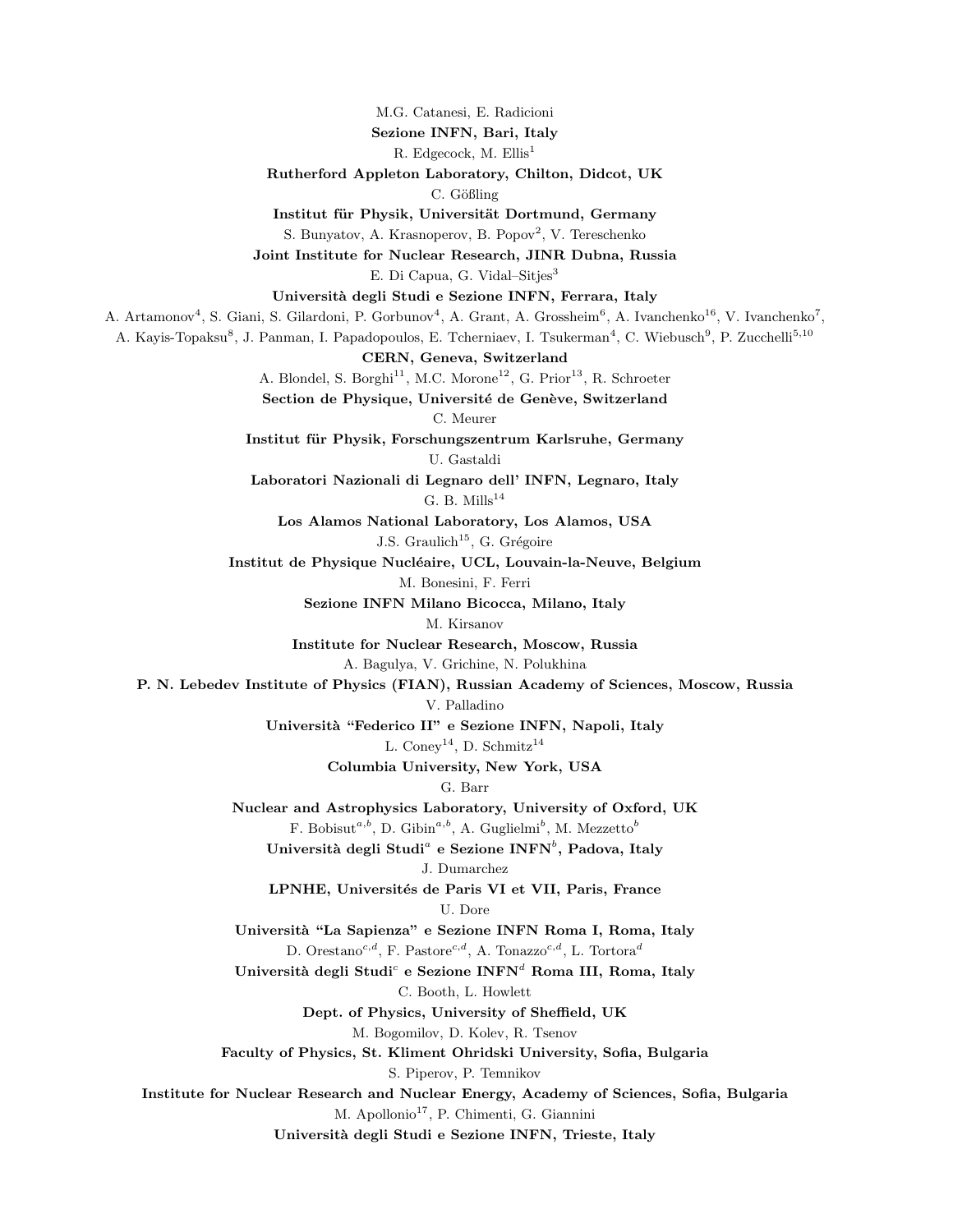J. Burguet–Castell, A. Cervera–Villanueva, J.J. Gómez–Cadenas, J. Martín–Albo, M. Sorel Instituto de Física Corpuscular, IFIC, CSIC and Universidad de Valencia, Spain

<sup>&</sup>lt;sup>1</sup>Now at FNAL, Batavia, Illinois, USA.

Also supported by LPNHE, Paris, France.

Now at Imperial College, University of London, UK.

ITEP, Moscow, Russian Federation.

<sup>&</sup>lt;sup>5</sup>Now at SpinX Technologies, Geneva, Switzerland.

<sup>&</sup>lt;sup>6</sup>Now at TRIUMF, Vancouver, Canada.

On leave of absence from Ecoanalitica, Moscow State University, Moscow, Russia.

<sup>&</sup>lt;sup>8</sup>Now at Çukurova University, Adana, Turkey.

Now at III Phys. Inst. B, RWTH Aachen, Aachen, Germany.

On leave of absence from INFN, Sezione di Ferrara, Italy.

Now at CERN, Geneva, Switzerland.

Now at University of Rome Tor Vergata, Italy.

Now at Lawrence Berkeley National Laboratory, Berkeley, California, USA.

MiniBooNE Collaboration.

Now at Section de Physique, Université de Genève, Switzerland, Switzerland.

On leave from Novosibirsk State University, Novosibirsk, Russia.

Now at Nuclear and Astrophysics Laboratory, Oxford University, UK.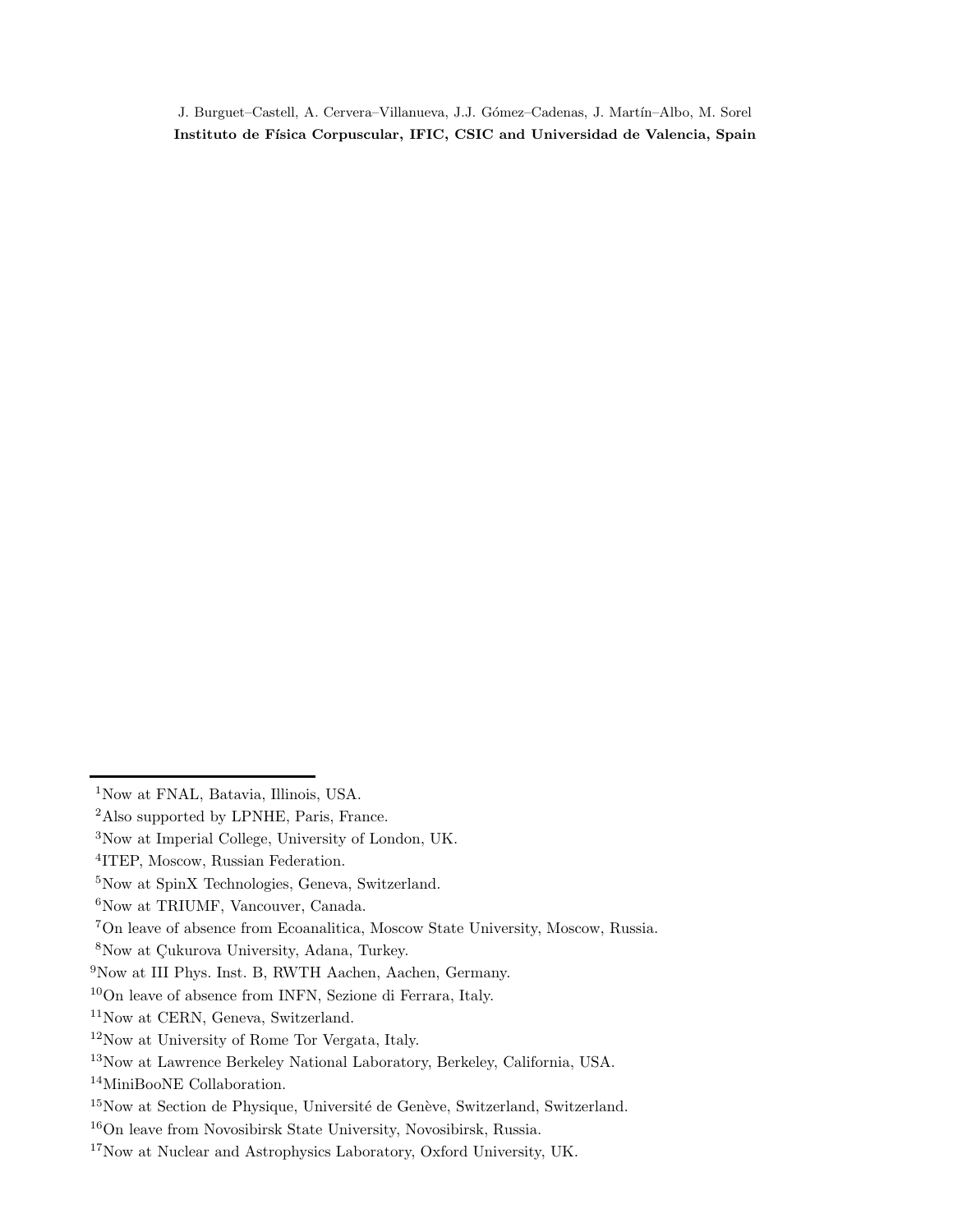## 1 Introduction

The HARP experiment [\[1\]](#page-14-0) at the CERN PS was designed to measure hadron yields from a large range of nuclear targets and for incident particle momenta from 1.5 GeV/c to 15 GeV/c. This corresponds to a proton momentum region of great interest for neutrino beams and far from being covered by earlier dedicated hadroproduction experiments [\[2,](#page-14-1) [3\]](#page-14-2). The main motivations are the measurement of pion yields for a quantitative design of the proton driver of a future neutrino factory [\[4\]](#page-14-3), a substantial improvement in the calculation of the atmospheric neutrino fluxes [\[5\]](#page-14-4) and the measurement of particle yields as input for the flux calculation of accelerator neutrino experiments [\[6\]](#page-14-5), such as K2K [\[7,](#page-14-6) [8\]](#page-14-7), MiniBooNE [\[9\]](#page-14-8) and SciBooNE [\[10\]](#page-14-9).

Measurements of the double-differential cross-section for  $\pi^{\pm}$  production at large angles by protons in the momentum range of 3 GeV/c–12.9 GeV/c impinging on different thin 5% nuclear interaction length ( $\lambda_I$ ) targets have been reported in [\[11,](#page-14-10) [12,](#page-14-11) [13,](#page-14-12) [14\]](#page-14-13). These measurements are of special interest for target materials used in conventional accelerator neutrino beams and in neutrino factory designs.

The results on the forward production of  $\pi^+$  in p–Al interactions at 12.9 GeV/c and p–Be interactions at  $8.9 \,\mathrm{GeV}/c$ , useful for the understanding of the accelerator neutrino fluxes in the K2K, MiniBooNE and SciBooNE experiments, have been published in references [\[15,](#page-14-14) [16\]](#page-14-15).

In this paper we address another of the main motivations of the HARP experiment: the measurement of the yields of positive and negative pions relevant for a precise calculation of the atmospheric neutrino fluxes and improved modeling of extensive air showers. We present measurements of the double-differential cross-section  $d^2\sigma^{\pi}/dp d\Omega$ for positive and negative pion production (in the kinematic range of momentum 0.5 GeV/c  $\leq p_{\pi} < 8$  GeV/c and angle 50 mrad  $\leq \theta_{\pi} < 250$  mrad in the laboratory frame) by protons of 12 GeV/c momentum impinging on thin cryogenic N<sub>2</sub> and O<sub>2</sub> targets of 5.5% and 7.5% nuclear interaction length  $(\lambda_I)$ , respectively. Results for the pion production on a thin carbon target in almost the same kinematic region have already been published in [\[17\]](#page-15-0). Some of those results will be shown again in this paper with a different binning for comparison (see Appendix A). These measurements are performed using the forward spectrometer of the HARP detector. Results on the measurement of the double-differential  $\pi^{\pm}$  production cross-section in proton–carbon collisions obtained with the HARP large-angle spectrometer (100 MeV/ $c \leq p_{\pi} < 800$  MeV/c and 0.35 rad  $\leq \theta_{\pi} < 2.15$  rad) are presented in a separate article [\[12\]](#page-14-11).

The existing world data for  $\pi^{\pm}$  production on light targets at low beam momentum ( $\leq 25 \text{ GeV}/c$ ) are mainly restricted to beryllium targets and with a limited phase space coverage [\[18,](#page-15-1) [19,](#page-15-2) [20,](#page-15-3) [21,](#page-15-4) [22,](#page-15-5) [23\]](#page-15-6). The work of Eichten et al. [\[22\]](#page-15-5) has become a widely used standard reference data set. In addition to these data, new results from the E910 Collaboration have been recently published [\[24\]](#page-15-7).

Carbon is an isoscalar nucleus as nitrogen and oxygen, so the extrapolation to air is the most straightforward. Recently the p–C data at 158 GeV/c provided by the NA49 experiment at CERN SPS in a large acceptance range have become available [\[25\]](#page-15-8). Relevant data are expected also from the MIPP experiment at Fermilab [\[26\]](#page-15-9). We would like to mention that the NA61 experiment [\[27\]](#page-15-10) took first  $p-C$  data at 30 GeV/c in the autumn of 2007. The foreseen measurements of importance for astroparticle physics are studies of p–C interactions at incoming beam momenta 30 GeV/c, 40 GeV/c, 50 GeV/c and  $\pi^{\pm}$ –C interactions at 158 GeV/c and 350 GeV/c.

It is more difficult for experiments to study  $p-O_2$  and  $p-N_2$  reactions because cryogenic targets are more complicated to handle. The results presented in this paper are the first for this type of targets in this energy range.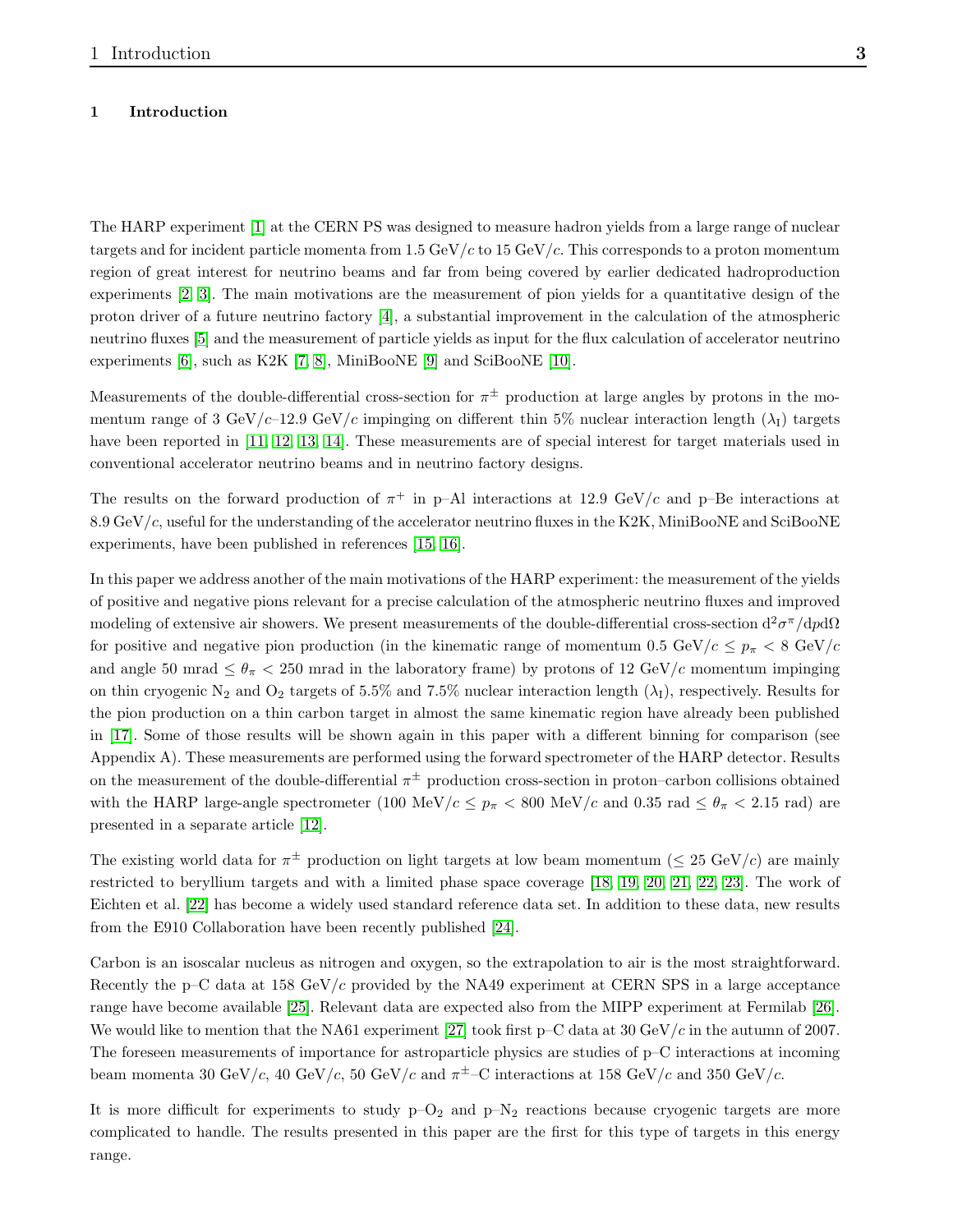#### <span id="page-4-1"></span>1.1 Experimental apparatus

The HARP experiment [\[1,](#page-14-0) [28\]](#page-15-11) makes use of a large-acceptance spectrometer consisting of a forward and largeangle detection system. The HARP detector is shown in Fig. [1.](#page-4-0) A detailed description of the experimental apparatus can be found in Ref. [\[28\]](#page-15-11). The forward spectrometer – based on five modules of large area drift chambers (NDC1-5) [\[29\]](#page-15-12) and a dipole magnet complemented by a set of detectors for particle identification (PID): a time-of-flight wall (TOFW) [\[30\]](#page-15-13), a large Cherenkov detector (CHE) and an electromagnetic calorimeter (ECAL) – covers polar angles up to 250 mrad. The muon contamination of the beam is measured with a muon identifier consisting of thick iron absorbers and scintillation counters. The large-angle spectrometer – based on a Time Projection Chamber (TPC) and Resistive Plate Chambers (RPCs) located inside a solenoidal magnet – has a large acceptance in the momentum and angular range for the pions relevant to the production of the muons in a neutrino factory. For the analysis described here only the forward spectrometer and the beam instrumentation are used.



<span id="page-4-0"></span>Figure 1: Schematic layout of the HARP detector. The convention for the coordinate system is shown in the lower-right corner.

The HARP experiment, located in the T9 beam of the CERN PS, took data in 2001 and 2002. The momentum definition of the T9 beam is known with a precision of the order of 1% [\[31\]](#page-15-14).

The target is placed inside the inner field cage (IFC) of the TPC, in an assembly that can be moved in and out of the solenoid magnet. In the cryogenic target setup used for  $N_2$  and  $O_2$ , the gas was liquefied by thermal contact with a bath of helium, compressed to 20 bar and then refrigerated to 13 K by adiabatic expansion. The refrigerator system was housed inside a vacuum cryostat (typically  $2 \times 10^{-9}$  bar) ending in a vacuum tube containing the target. The target arm had 6 cm diameter,  $250 \mu m$  thick mylar beam entrance and exit windows, and the space separating it from the IFC was flushed with nitrogen gas to avoid condensation. The target used for the measurements presented here consisted of a 6 cm long, 3 cm of diameter and  $125 \mu m$  thick mylar cylinder and a curved downstream nose, for an actual target volume of about  $75 \text{ cm}^3$ .

The thickness of the target is equivalent to about 5.5%  $\lambda_I$  (4.84 g/cm<sup>2</sup>) for N<sub>2</sub> and 7.5%  $\lambda_I$  (6.85 g/cm<sup>2</sup>) for  $O<sub>2</sub>$ .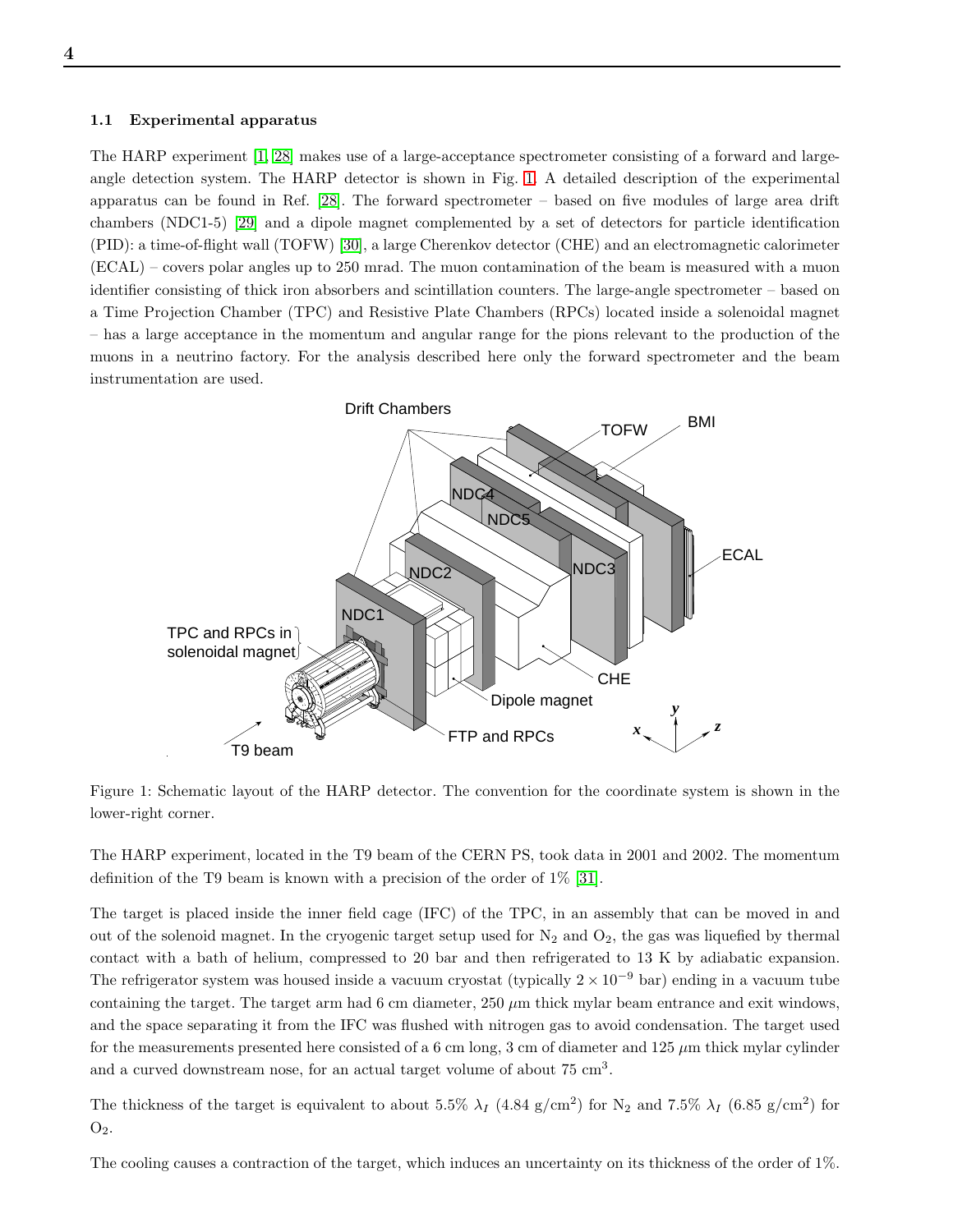This is taken into account in the uncertainty on the number of target nuclei in section [2.3.](#page-8-0)

A set of four multi-wire proportional chambers (MWPCs) measures the position and direction of the incoming beam particles with an accuracy of  $\approx$ 1 mm in position and  $\approx$ 0.2 mrad in angle per projection. A beam time-of-flight system (BTOF) measures the time difference of particles over a 21.4 m path-length. It is made of two identical scintillation hodoscopes, TOFA and TOFB (originally built for the NA52 experiment [\[32\]](#page-15-15)), which, together with a small target-defining trigger counter (TDS, also used for the trigger), provide particle identification at low energies. This provides separation of pions, kaons and protons up to  $5 \text{ GeV}/c$  and determines the initial time at the interaction vertex  $(t_0)$ . The timing resolution of the combined BTOF system is about 70 ps. A system of two  $N_2$ -filled Cherenkov detectors (BCA and BCB) is used to tag electrons at low energies and pions at higher energies. The electron and pion tagging efficiency is found to be close to 100%. At the beam energy used for this analysis the Cherenkov counters select all particles lighter than protons, while the BTOF is used to reject ions. A set of trigger detectors completes the beam instrumentation.

The selection of beam protons is performed using the same criteria as described in [\[15\]](#page-14-14). A downstream trigger in the forward scintillator trigger plane (FTP) was required to record the event, accepting only tracks with a trajectory outside the central hole (60 mm) which allows beam particles to pass.

The length of the accelerator spill is 400 ms with a typical intensity of 15 000 beam particles per spill. The average number of events recorded by the data acquisition ranges from 300 to 350 per spill.

The absolute normalization of the number of incident protons was performed using 'incident-proton' triggers. These are triggers where the same selection on the beam particle was applied but no selection on the interaction was performed. The rate of this trigger was down-scaled by a factor 64.

## 2 Data Analysis

#### 2.1 Event and particle selection

A detailed description of the experimental techniques used for data analysis in the HARP forward spectrometer can be found in Ref. [\[15,](#page-14-14) [33\]](#page-15-16).

With respect to our first paper on pion production in p–Al interactions [\[15\]](#page-14-14), a number of improvements to the analysis techniques and detector simulation have been made. The most important improvements introduced in this analysis compared with the one presented in Ref. [\[15\]](#page-14-14) are:

- An increase of the track reconstruction efficiency;
- Better understanding of the momentum scale and resolution of the detector, based on data, which was then used to tune the simulation;
- New particle identification hit selection algorithms both in the TOFW and in the CHE resulting in much reduced background and negligible efficiency losses. In the kinematic range of the current analysis the pion identification efficiency is about 98%, while the background from mis-identified protons is well below 1%;
- Significant increases in Monte Carlo production have also reduced uncertainties from Monte Carlo statistics and allowed studies which have reduced certain systematics.

Further details of these improved analysis techniques can be found in [\[16,](#page-14-15) [17\]](#page-15-0). For the cryogenic targets, dedicated, high statistics Monte Carlo data were produced using an accurate description of the target geometry.

At the first stage of the analysis a beam particle type is selected using the beam time of flight system (TOF-A, TOF-B) and the Cherenkov counters (BCA, BCB) as described in section [1.1.](#page-4-1) A value of the pulseheight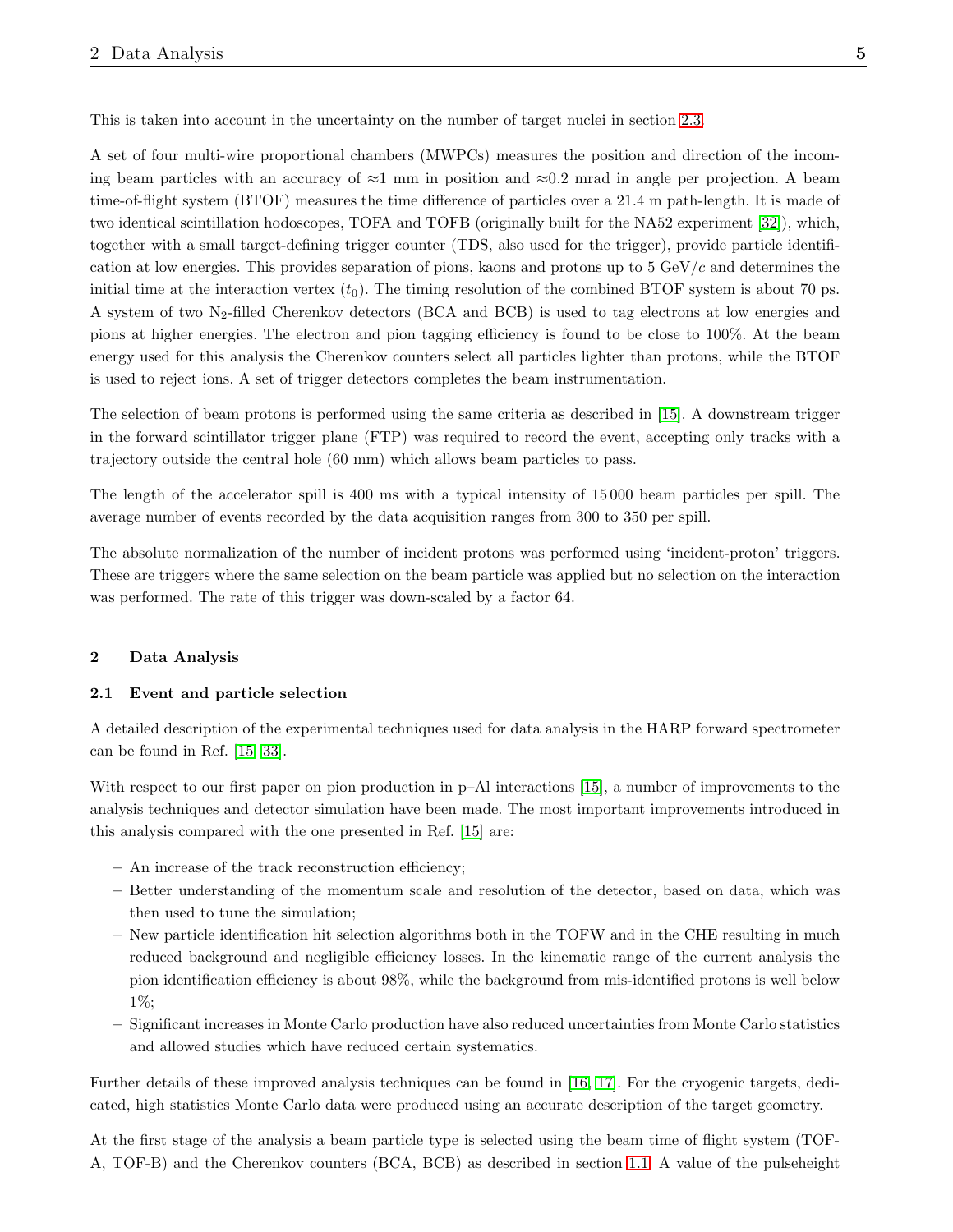| Data set                  | C       | $\rm N_{2}$ | O <sub>2</sub> |
|---------------------------|---------|-------------|----------------|
| Total DAQ events          | 1062429 | 1375780     | 246153         |
| Acc. beam protons forward | 4375230 | 5250240     | 840256         |
| interactions              |         |             |                |
| $\pi^-$ selected with PID | 8179    | 14828       | 2817           |
| $\pi^+$ selected with PID | 13530   | 23748       | 4705           |

<span id="page-6-0"></span>Table 1: Total number of events and selected pions used in the carbon, nitrogen and oxygen thin target analysis at 12 GeV/c, and the number of protons on target as calculated from the pre-scaled trigger count.

consistent with the pedestal in both beam Cherenkov detectors rejects electrons, pions and kaons. The beam TOF system is used to reject ions, such as deuterons, but at  $12 \text{ GeV}/c$  is not used to separate protons from pions. However, we require time measurements in TOF-A, TOF-B and/or TDS to be present which are needed for calculating the arrival time of the beam proton at the target.

The purity of the proton beam is better than 99%, with the main background formed by kaons estimated to be 0.5%. This contamination is neglected in the analysis.

Secondary track selection criteria, described in [\[17\]](#page-15-0), are optimized to ensure the quality of momentum reconstruction and a clean time-of-flight measurement while maintaining a high reconstruction efficiency.

The background induced by interactions of beam particles in the materials outside the target is measured by taking data without a target in the target holder ("empty target data"). These data are subject to the same event and track selection criteria as the standard data sets.

To take into account this background the number of particles of the observed type  $(\pi^+,\pi^-)$  in the "empty target" data" are subtracted bin-by-bin (momentum and angular bins) from the number of particles of the same type. The uncertainty induced by this method is discussed in section [2.3](#page-8-0) and labeled "empty target subtraction". The event statistics is summarised in Table [1.](#page-6-0)

#### 2.2 Cross-section calculation

The cross-section is calculated as follows

$$
\frac{d^2\sigma^{\alpha}}{dp d\Omega}(p_i, \theta_j) = \frac{A}{N_A \rho t} \cdot \frac{1}{N_{\text{pot}}} \cdot \frac{1}{\Delta p_i \Delta \Omega_j} \cdot \sum_{p'_i, \theta'_j, \alpha'} \mathcal{M}_{p_i \theta_j \alpha p'_i \theta'_j \alpha'}^{\text{cor}} \cdot N^{\alpha'}(p'_i, \theta'_j) ,
$$
\n(1)

where

- $-\frac{d^2\sigma^{\alpha}}{d\eta d\Omega}$  $\frac{d^2\sigma^{\alpha}}{dpd\Omega}(p_i,\theta_j)$  is the cross-section in mb/(GeV/c sr) for the particle type  $\alpha$  (p,  $\pi^+$ or  $\pi^-$ ) for each true momentum and angle bin  $(p_i, \theta_j)$  covered in this analysis;
- $-N^{\alpha'}(p'_i, \theta'_j)$  is the number of particles of type  $\alpha$  in bins of reconstructed momentum  $p'_i$  and angle  $\theta'_j$  in the raw data;
- $-\mathcal{M}^{\text{cor}}_{p\theta\alpha p'\theta'\alpha'}$  is the correction matrix which accounts for efficiency and resolution of the detector;
- $-\frac{A}{N_{A}\rho t}$ ,  $\frac{1}{N_{pot}}$  and  $\frac{1}{\Delta p_i \Delta \Omega_j}$  are normalization factors, namely:

 $\frac{N_A \rho t}{A}$  is the number of target nuclei per unit area <sup>1</sup>);

 $N_{\text{pot}}$  is the number of incident beam particles on target (particles on target);

 $\Delta p_i$  and  $\Delta \Omega_j$  are the bin sizes in momentum and solid angle, respectively <sup>2</sup>.

<span id="page-6-2"></span><span id="page-6-1"></span> $^{1)}$   $A$  - atomic mass,  $N_A$  - Avogadro number,  $\rho$  - target density and  $t$  - target thickness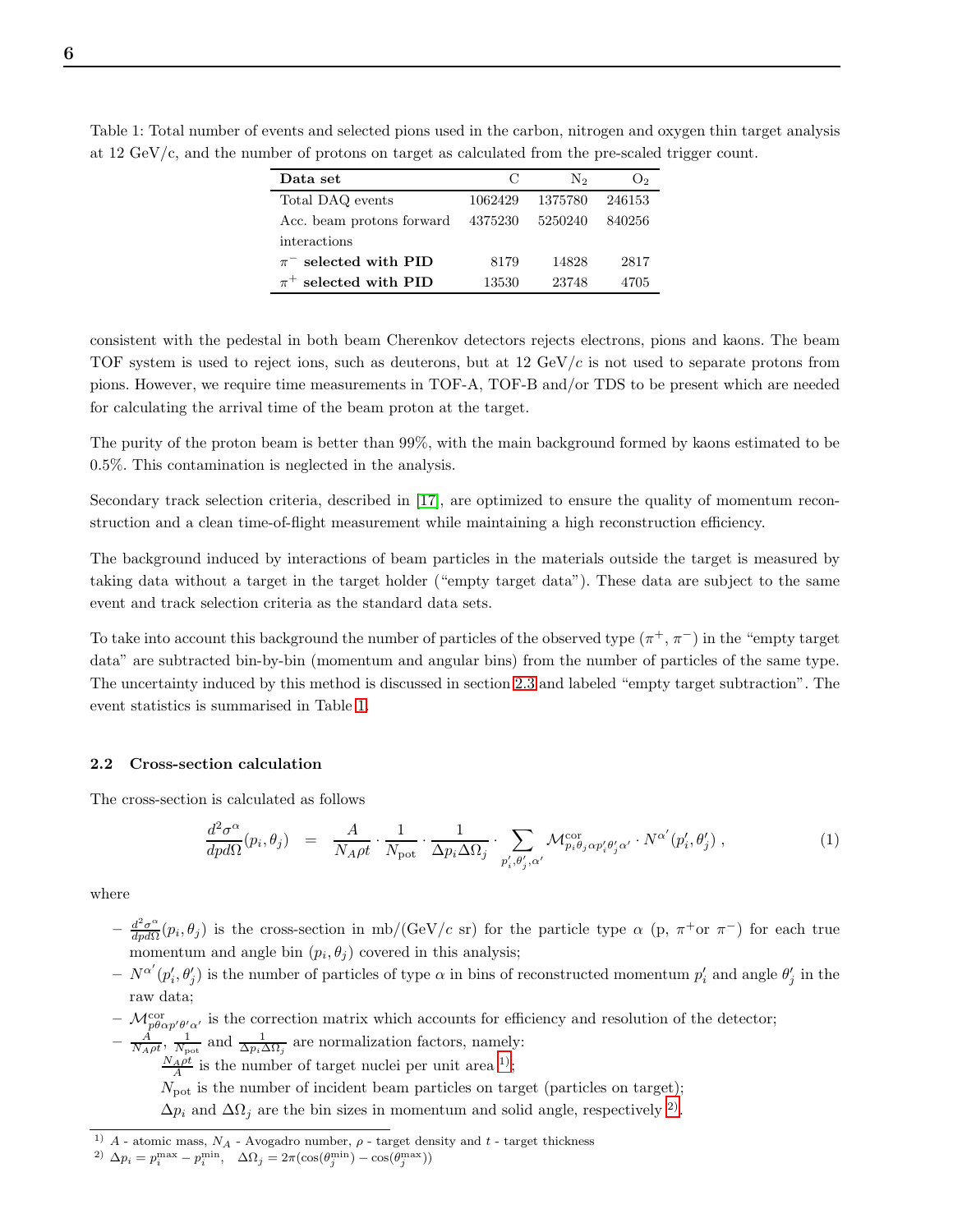We do not make a correction for the attenuation of the proton beam in the target, so that strictly speaking the cross-sections are valid for a  $\lambda_I = 5.5\%$  (7.5%) N<sub>2</sub> (O<sub>2</sub>) target.

The calculation of the correction matrix  $M_{p_i\theta_j\alpha p'_i\theta'_j\alpha'}^{cor}$  is a rather difficult task. Various techniques are described in the literature to obtain this matrix. As discussed in Ref. [\[15\]](#page-14-14) for the p-Al analysis of HARP data at 12.9 GeV/c, two complementary analyses have been performed to cross-check internal consistency and possible biases in the respective procedures. A comparison of both analyses shows that the results are consistent within the overall systematic error [\[15\]](#page-14-14).

In the first method – called "Atlantic" in [\[15\]](#page-14-14) – the correction matrix  $M_{p_i\theta_j\alpha p'_i\theta'_j\alpha'}^{cor}$  is decomposed into distinct independent contributions, which are computed mostly using the data themselves. The second method – called "UFO" in [\[15\]](#page-14-14) – is the unfolding method introduced by D'Agostini [\[34\]](#page-15-17). It is based on the Bayesian unfolding technique. In this case a simultaneous (three dimensional) unfolding of momentum p, angle  $\theta$  and particle type  $\alpha$  is performed. The correction matrix is computed using a Monte Carlo simulation. This method has been used in the recent HARP publications [\[11,](#page-14-10) [12,](#page-14-11) [13\]](#page-14-12) and it is also applied in the analysis described here (see [\[17,](#page-15-0) [36\]](#page-15-18) for additional information).

The Monte Carlo simulation of the HARP setup is based on GEANT4 [\[37\]](#page-15-19). The detector materials are accurately described in this simulation as well as the relevant features of the detector response and the digitization process. All relevant physics processes are considered, including multiple scattering, energy loss, absorption and reinteractions. The simulation is independent of the beam particle type because it only generates for each event exactly one secondary particle of a specific particle type inside the target material and propagates it through the complete detector. A small difference (at the few percent level) is observed between the efficiency calculated for events simulated with the single-particle Monte Carlo and with a simulation using a multi-particle hadronproduction model. A similar difference is seen between the single-particle Monte Carlo and the efficiencies measured directly from the data. A momentum-dependent correction factor determined using the efficiency measured with the data is applied to take this into account. The track reconstruction used in this analysis and the simulation are identical to the ones used for the  $\pi^+$  production in p-Be collisions [\[16\]](#page-14-15). A detailed description of the corrections and their magnitude can be found there.

The reconstruction efficiency (inside the geometrical acceptance) is larger than 95% above 1.5 GeV/c and drops to 80% at 0.5 GeV/c. The requirement of a match with a TOFW hit has an efficiency between 90% and 95% independent of momentum. The electron veto rejects about 1% of the pions and protons below 3 GeV/c with a remaining background of less than 0.5%. Below Cherenkov threshold the TOFW separates pions and protons with negligible background and an efficiency of ≈98% for pions. Above Cherenkov threshold the efficiency for pions is greater than 99% with only 1.5% of the protons mis-identified as a pion. The kaon background in the pion spectra is smaller than 1%.

The absorption and decay of particles is simulated by the Monte Carlo. The generated single particle can reinteract and produce background particles by hadronic or electromagnetic processes, thus giving rise to tracks in the dipole spectrometer. In such cases also the additional measurements are entered into the migration matrix thereby taking into account the combined effect of the generated particle and any secondaries it creates. The absorption correction is on average 20%, approximately independent of momentum. Uncertainties in the absorption of secondaries in the dipole spectrometer material are taken into account by a variation of 10% of this effect in the simulation. The effect of pion decay is treated in the same way as the absorption and is 20% at 500 MeV/c and negligible at 3 GeV/c.

The uncertainty in the production of background due to tertiary particles is larger. The average correction is  $\approx$ 10% and up to 20% at 1 GeV/c. The correction includes reinteractions in the detector material as well as a small component coming from reinteractions in the target. The validity of the generators used in the simulation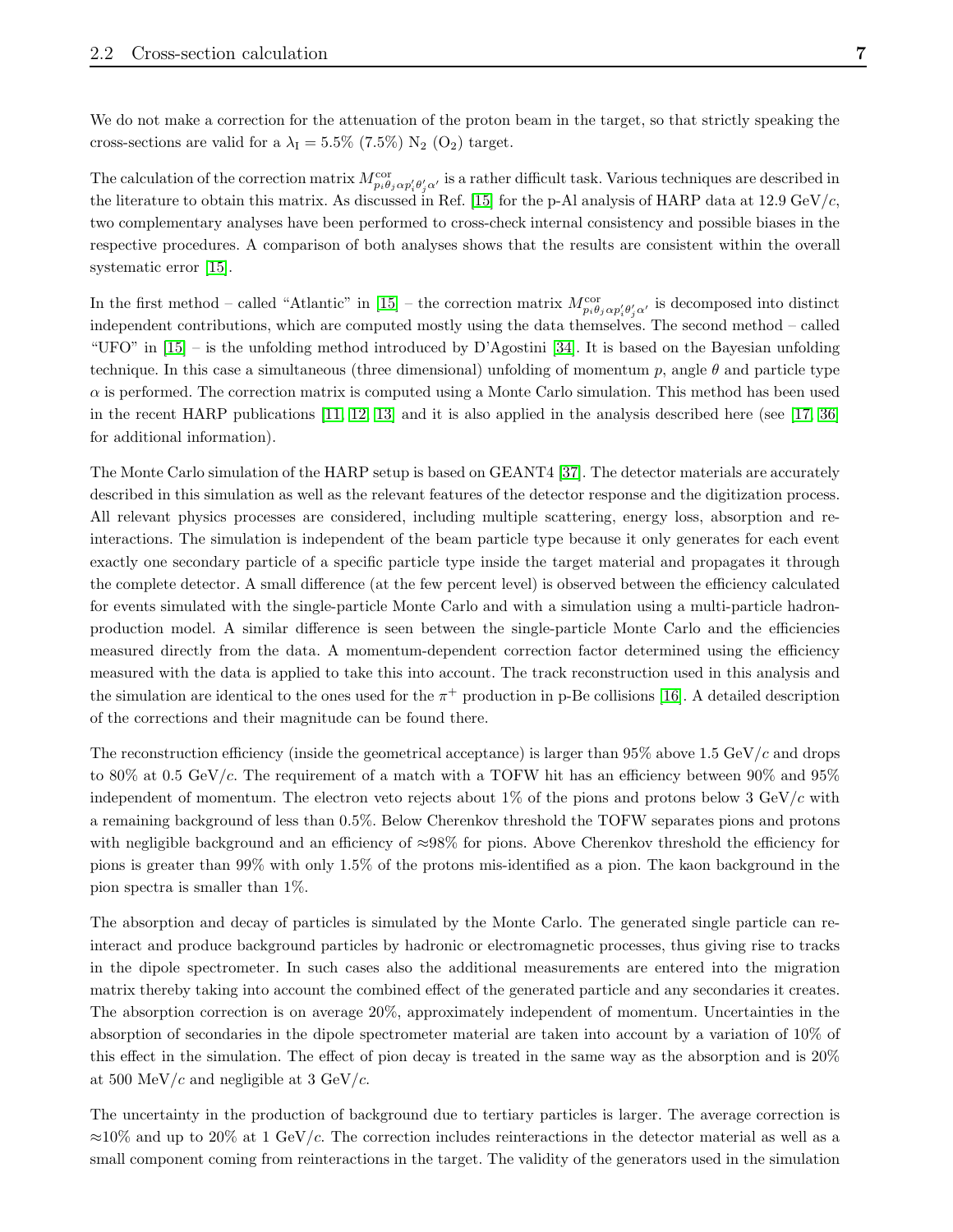was checked by an analysis of HARP data with incoming protons, and charged pions on aluminium and carbon targets at lower momenta (3 GeV/c and 5 GeV/c). A 30% variation of the secondary production was applied. The average empty-target subtraction amounts to  $\approx 20\%$ .

Owing to the redundancy of the tracking system downstream of the target the detection efficiency is very robust under the usual variations of the detector performance during the long data taking periods. Since the momentum is reconstructed without making use of the upstream drift chamber module (which is more sensitive in its performance to the beam intensity) the reconstruction efficiency is uniquely determined by the downstream system. No variation of the overall efficiency has been observed. The performance of the TOFW and CHE system have been monitored to be constant for the data taking periods used in this analysis. The calibration of the detectors was performed on a day-by-day basis.

#### <span id="page-8-0"></span>2.3 Error estimation

The total statistical error of the corrected data is composed of the statistical error of the raw data and of the statistical error of the unfolding procedure, as the unfolding matrix is obtained from the data themselves, thus contributing also to the statistical error. The statistical error provided by the unfolding program is equivalent to the propagated statistical error of the raw data. In order to calculate the statistical error of the unfolding procedure a separate analysis is applied, as described in [\[17,](#page-15-0) [38\]](#page-15-20). Its conclusion is that the statistical error provided by the unfolding procedure has to be multiplied globally by a factor of 2, which is done for the analyses described here. This factor is somewhat dependent on the shape of the distributions. For example a value 1.7 was found for the analysis reported in Ref. [\[11\]](#page-14-10).

Different types of sources induce systematic errors for the analysis described here: track yield corrections (∼ 5%), particle identification ( $\sim 0.1\%$ ), momentum and angular reconstruction ( $\sim 0.5\%$ )<sup>[3\)](#page-8-1)</sup>. The strategy to calculate these systematic errors and the different methods used for their evaluation are described in [\[17\]](#page-15-0). An additional source of error is due to misidentified secondary kaons, which are not considered in the particle identification method used for this analysis and are subtracted on the basis of a Monte Carlo simulation, as in [\[17\]](#page-15-0). No explicit correction is made for pions coming from decays of other particles created in the target, as they give a very small contribution according to the selection criteria applied in the analysis.

As a result of these systematic error studies, each error source can be represented by a covariance matrix. The sum of these matrices describes the total systematic error, as explained in [\[17\]](#page-15-0).

On average the total integrated systematic error is around  $5-6\%$ , with a differential bin to bin systematic error of the order of 10 − 11%, to be compared with a statistical integrated (bin-to-bin differential) error of  $\sim 2-3\%$  $({\sim 10-13\%})$ . Systematic and statistical errors are roughly of the same order.

The overall normalization of the results is calculated relative to the number of incident beam particles accepted by the selection. The uncertainty is 2% for incident protons. The contraction of the target with cooling induces an additional systematic error of  $1\%$  on the N<sub>2</sub> and O<sub>2</sub> data.

#### 3 Results

In Figure [2,](#page-9-0) the measured  $\pi^+$  and  $\pi^-$  spectra in p–N<sub>2</sub> and p–O<sub>2</sub> interactions at 12 GeV/c are compared to an empirical prametrization, developed by Sanford and Wang [\[39\]](#page-15-21) to describe the production cross-sections of mesons in proton-nucleus interactions. The parameters fitted to our  $p-C$  data at 12 GeV/c in [\[17\]](#page-15-0) have been

<span id="page-8-1"></span><sup>3)</sup> The quoted error in parenthesis refers to fractional error of the integrated cross-section in the kinematic range covered by the HARP experiment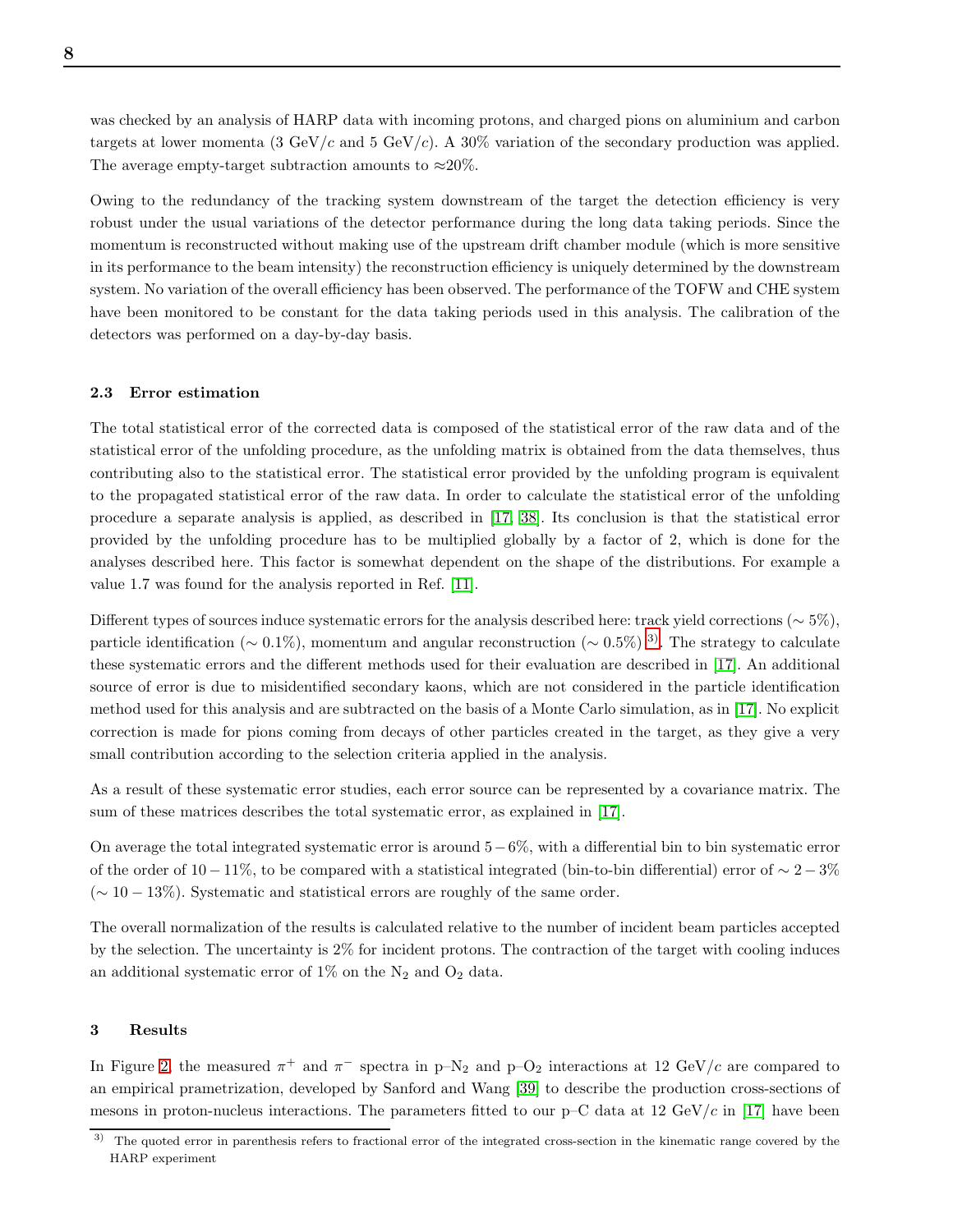

<span id="page-9-0"></span>Figure 2: Measurement of the double-differential production cross-section of positive (open circles) and negative (filled circles) pions from 12 GeV/c protons on  $N_2$  (left) and  $O_2$  (right) as a function of pion momentum, p, in bins of pion angle,  $\theta$ , in the laboratory frame. The curves show the Sanford-Wang parametrization with the parameters given in Ref. [\[17\]](#page-15-0) (solid line for  $\pi^+$  and dashed line for  $\pi^-$ ), computed for the central value of each angular bin. In the top right corner of each plot the covered angular range is shown in mrad.

used and only a constant overall rescaling factor accounting for the target atomic mass has been applied. One can observe that the shape and normalization obtained using the carbon data predict quite well the nitrogen and oxygen data. This point will be made more clear when the  $N_2/C$  and  $O_2/C$  ratios are taken. The shapes of the momentum spectra are similar for secondary  $\pi^+$  and  $\pi^-$  , as well as for different data sets, where only a different normalisation factor can be noticed because of the different nuclear masses of the target nuclei. The conclusions drawn in [\[17\]](#page-15-0) appear to be confirmed for the data sets presented here: the parametrization provides an approximate description of the main features, but is not able to describe the data well in some regions of kinematic space, particularly at high momenta and at large angles.

The central values and square-root of the diagonal elements of the covariance matrix are listed in Tables [2](#page-10-0) and [3.](#page-11-0)

The kinematic range of the measurements covers the momentum region from  $0.5 \,\text{GeV}/c$  to  $8.0 \,\text{GeV}/c$  (subdivided into 10 intervals) and the angular range from 0.05 rad to 0.25 rad (subdivided into 4 intervals). The error bars correspond to the combined statistical and systematic errors as described in section [2.3.](#page-8-0) The overall normalization error of 2% for the normalization of incident protons and of 1% for the target size variation are not shown.

The pion production ratios  $N_2/C$  and  $O_2/C$  are presented in Figs. [3-](#page-12-0)[4](#page-13-0) and are compared to GEANT4 Monte Carlo predictions. As noted before, the difference between the target materials is justified by an overall normalisation factor taking into account the different nuclear masses of the target materials. The various models (see [\[40\]](#page-15-22) for details) do predict the ratio of cross-sections accurately, with very little spread between them. This conclusion is different when the absolute predictions models are compared with the measured cross-sections as shown in Ref. [\[17\]](#page-15-0).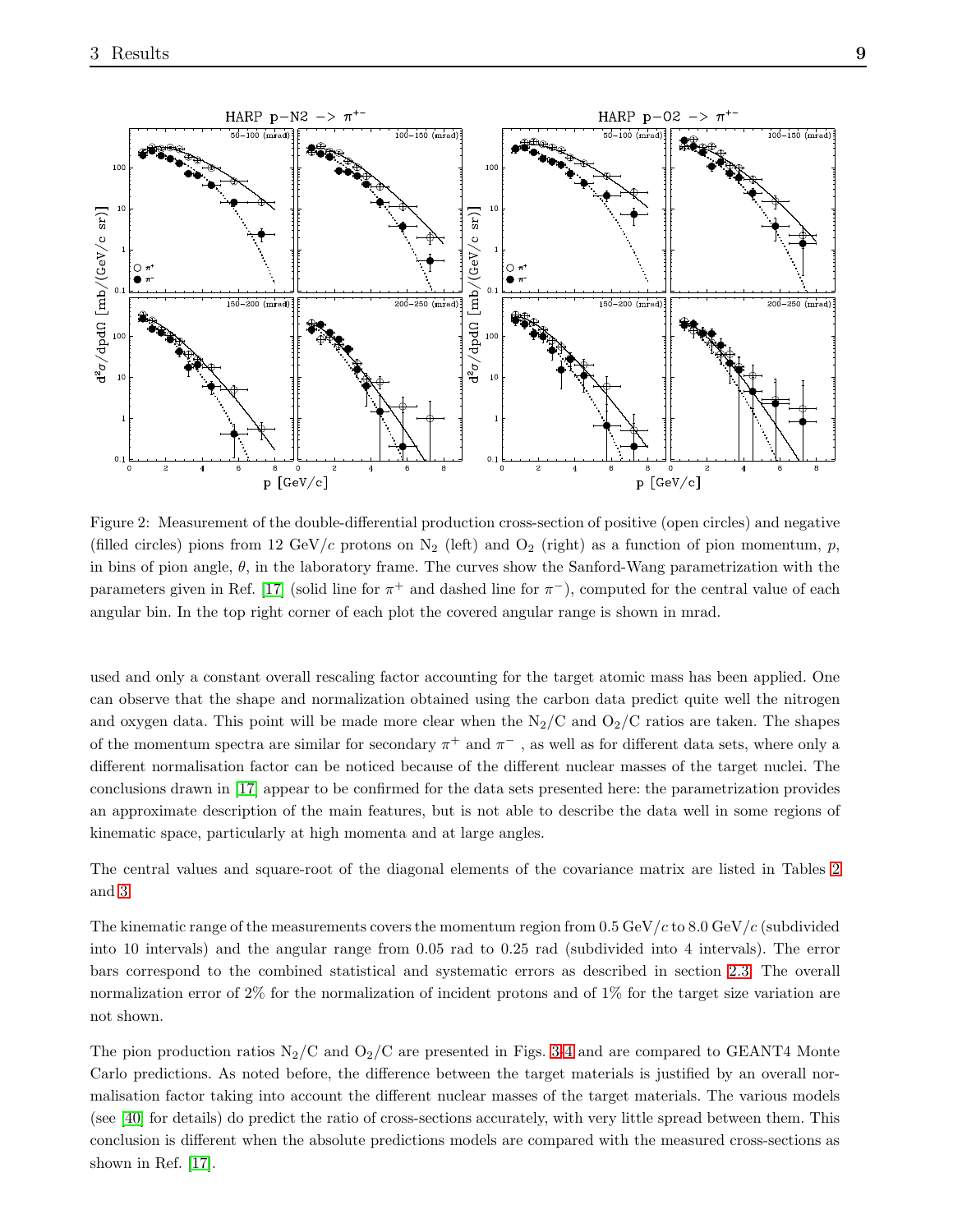<span id="page-10-0"></span> $\theta_{\min}$   $\theta_{\max}$   $p_{\min}$   $p_{\max}$  $\int^2 \sigma^{\pi^+}/(dpd\Omega)$  d  $\sqrt[2]{a^{\pi^-}/(dp d\Omega)}$  $(\text{rad})$   $(\text{rad})$   $(\text{GeV/c})$   $(\text{GeV/c})$   $(\text{mb}/(\text{GeV/c sr}))$   $(\text{mb}/(\text{GeV/c sr}))$ 0.05 0.10 0.50 1.00  $240.5 \pm 39.9$  200.7  $\pm$  33.7 1.00 1.50 318.1 ± 29.0 256.9 ± 27.9 1.50 2.00 288.2 ± 28.1 195.9 ± 23.2 2.00 | 2.50 | 310.5  $\pm$  26.3 | 165.3  $\pm$  18.0 2.50 3.00 280.6 ± 23.9 127.4 ± 14.8 3.00 3.50 183.0 ± 18.9 71.2 ± 10.1 3.50  $\begin{array}{|l|c|c|c|c|c|c|c|c|} \hline \end{array}$  4.00  $\begin{array}{|l|c|c|c|c|c|} \hline \end{array}$  152.3  $\pm$  15.6  $\begin{array}{|l|c|c|c|c|} \hline \end{array}$  64.7  $\pm$  8.8 4.00  $\begin{array}{|l} 5.00 \end{array}$  98.3  $\pm$  9.5 37.5  $\pm$  5.6 5.00 6.50 46.4 ± 5.8 14.3 ± 3.0 6.50  $\begin{array}{|c|c|c|c|c|c|c|c|} \hline \end{array}$  8.00  $\begin{array}{|c|c|c|c|c|c|c|} \hline \end{array}$  14.4  $\pm$  2.7  $\begin{array}{|c|c|c|c|c|c|} \hline \end{array}$  2.4  $\pm$  0.8  $0.10$  |  $0.15$  |  $0.50$  |  $1.00$  |  $239.5 \pm 35.5$  |  $304.3 \pm 42.8$ 1.00 1.50 336.9 ± 34.7 217.3 ± 24.5 1.50 2.00 250.0 ± 27.2 180.8 ± 20.9 2.00 | 2.50 | 229.3  $\pm$  25.6 | 83.9  $\pm$  15.4 2.50  $\begin{array}{|l}\n 2.50 \\
 \end{array}$  3.00  $\begin{array}{|l}\n 145.3 \\
 \pm 17.5\n \end{array}$  78.7  $\pm$  11.9 3.00 3.50 101.8 ± 13.4 63.0 ± 8.6 3.50  $\begin{array}{|c|c|c|c|c|c|c|c|} \hline \end{array}$  4.00  $\begin{array}{|c|c|c|c|c|c|} \hline \end{array}$  61.9  $\pm$  9.6  $\begin{array}{|c|c|c|c|c|} \hline \end{array}$  39.3  $\pm$  6.5 4.00 5.00 33.9 ± 5.1 14.3 ± 3.4 5.00  $\begin{array}{|l}\n6.50 \\
\end{array}$   $\begin{array}{|l}\n11.3 \\
\pm \end{array}$  2.2  $\begin{array}{|l}\n3.7 \\
\pm \end{array}$  1.0 6.50  $\begin{array}{|c|c|c|c|c|c|c|c|} \hline \end{array}$  6.50  $\begin{array}{|c|c|c|c|c|c|c|c|} \hline \end{array}$  8.00  $\begin{array}{|c|c|c|c|c|c|} \hline \end{array}$  2.0  $\pm$  0.6  $\begin{array}{|c|c|c|c|c|c|} \hline \end{array}$  0.5  $\pm$  0.2  $0.15$  |  $0.20$  |  $0.50$  |  $1.00$  |  $337.6 \pm 45.5$  |  $269.8 \pm 40.0$ 1.00 1.50 244.4 ± 27.8 151.1 ± 21.8 1.50 2.00 148.6 ± 19.3 122.4 ± 18.7 2.00 | 2.50 | 107.4  $\pm$  15.8 | 83.7  $\pm$  14.7 2.50 3.00 75.8 ± 13.6 42.3 ± 10.5 3.00  $\begin{array}{|l} 3.50 \end{array}$  36.5  $\pm$  7.7 | 17.5  $\pm$  6.7 3.50  $\begin{array}{|l|c|c|c|c|c|c|c|} \hline \end{array}$  4.00  $\begin{array}{|l|c|c|c|c|c|} \hline \end{array}$  20.3  $\pm$  5.2 4.00 5.00 17.6 ± 3.1 6.0 ± 2.1 5.00 6.50  $4.9 \pm 1.5$  0.4  $\pm$  0.3 6.50  $\begin{array}{|c|c|c|c|c|c|} \hline 6.50 & 8.00 & 0.6 & \pm & 0.2 \end{array}$ 0.20 0.25 0.50 1.00 212.6 ± 36.0 145.5 ± 28.0 1.00 1.50 84.1 ± 20.3 193.4 ± 34.2 1.50 2.00 95.4 ± 22.3 123.2 ± 25.2 2.00 | 2.50 | 63.2  $\pm$  14.2 | 84.4  $\pm$  18.5 2.50 3.00 47.6 ± 10.9 49.8 ± 11.8 3.00 | 3.50 | 21.7  $\pm$  5.9 | 15.5  $\pm$  5.2 3.50  $\begin{array}{|c|c|c|c|c|c|} \hline \end{array}$  4.00  $\begin{array}{|c|c|c|c|c|} \hline \end{array}$  9.2  $\pm$  3.6  $\begin{array}{|c|c|c|c|c|} \hline \end{array}$  6.2  $\pm$  4.2 4.00  $\begin{array}{|l|c|c|c|c|c|c|c|} \hline 5.00 & 7.7 & \pm & 2.6 & 1.5 & \pm & 2.2 \ \hline \end{array}$  $5.00$   $\begin{array}{|l} 6.50 \end{array}$   $1.9 \pm 1.3$   $\begin{array}{|l} -1.3 \end{array}$  $6.50$   $8.00$  -  $-$  -

Table 2: HARP results for the double-differential  $\pi^+$  and  $\pi^-$  production cross-section in the laboratory system,  $d^2\sigma^{\pi}/(dpd\Omega)$ , for p–N<sub>2</sub> interactions at 12 GeV/c. Each row refers to a different  $(p_{\min} \le p < p_{\max}, \theta_{\min} \le \theta <$  $\theta_{\text{max}}$ ) bin, where p and  $\theta$  are the pion momentum and polar angle, respectively. The central value as well as the square-root of the diagonal elements of the covariance matrix are given.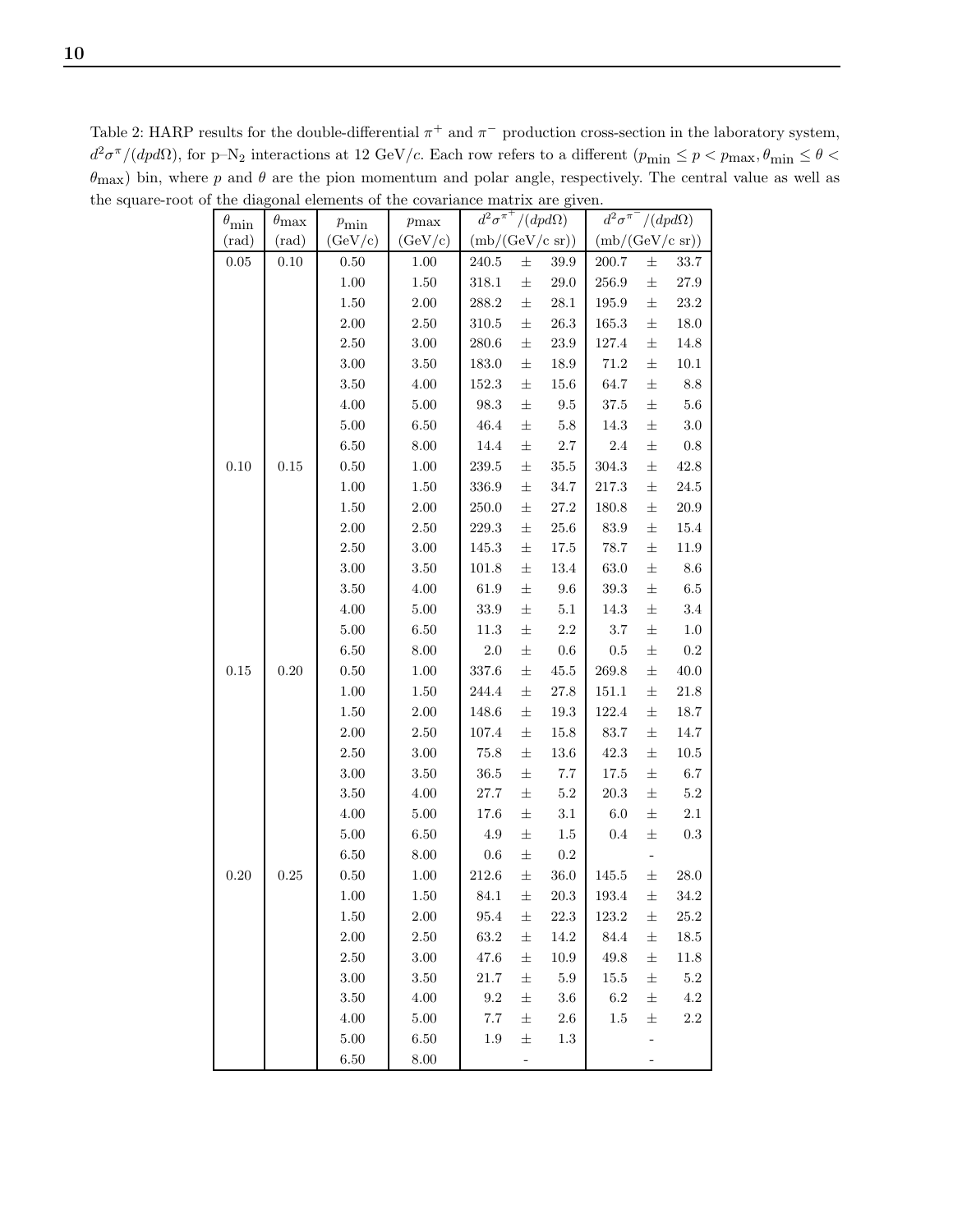<span id="page-11-0"></span>

|                    |                    | where $p$ and $\theta$ are the pion momentum and polar angle, respectively. The central value as |            |                 |                                 |                 |                           |                                 |            |  |
|--------------------|--------------------|--------------------------------------------------------------------------------------------------|------------|-----------------|---------------------------------|-----------------|---------------------------|---------------------------------|------------|--|
|                    |                    | oot of the diagonal elements of the covariance matrix are given.                                 |            |                 |                                 |                 |                           |                                 |            |  |
| $\theta_{\rm min}$ | $\theta_{\rm max}$ | $p_{\rm min}$                                                                                    | $p_{\max}$ |                 | $d^2\sigma^{\pi^+}/(dpd\Omega)$ |                 |                           | $d^2\sigma^{\pi^-}/(dpd\Omega)$ |            |  |
| $(\mathrm{rad})$   | $(\text{rad})$     | (GeV/c)                                                                                          | (GeV/c)    | (mb/(GeV/c sr)) |                                 |                 | $(mb/(GeV/c \text{ sr}))$ |                                 |            |  |
| $0.05\,$           | $0.10\,$           | 0.50                                                                                             | 1.00       | $290.3\,$       | 士                               | 63.9            | 290.6                     | $\pm$                           | 63.3       |  |
|                    |                    | $1.00\,$                                                                                         | $1.50\,$   | 417.5           | $_{\pm}$                        | $56.5\,$        | $307.7\,$                 | $\pm$                           | $\rm 49.4$ |  |
|                    |                    | $1.50\,$                                                                                         | $2.00\,$   | 435.2           | $_{\pm}$                        | $53.9\,$        | $236.9\,$                 | $\pm$                           | $41.2\,$   |  |
|                    |                    | $2.00\,$                                                                                         | $2.50\,$   | $371.4\,$       | $\pm$                           | 47.3            | 166.1                     | $\pm$                           | $31.4\,$   |  |
|                    |                    | $2.50\,$                                                                                         | $3.00\,$   | $313.9\,$       | 士                               | $42.0\,$        | $140.5\,$                 | 士                               | $27.3\,$   |  |
|                    |                    | $3.00\,$                                                                                         | $3.50\,$   | $266.2\,$       | $_{\pm}$                        | $36.9\,$        | $117.5\,$                 | 士                               | $23.3\,$   |  |
|                    |                    | $3.50\,$                                                                                         | $4.00\,$   | 175.3           | $_{\pm}$                        | $27.1\,$        | $71.1\,$                  | $\pm$                           | $16.7\,$   |  |
|                    |                    | $4.00\,$                                                                                         | $5.00\,$   | 127.4           | 士                               | $18.1\,$        | 41.7                      | $\pm$                           | $\rm 9.9$  |  |
|                    |                    | $5.00\,$                                                                                         | $6.50\,$   | $63.0\,$        | $\pm$                           | $10.3\,$        | $20.8\,$                  | 士                               | $6.1\,$    |  |
|                    |                    | $6.50\,$                                                                                         | $8.00\,$   | $25.0\,$        | $\pm$                           | $6.8\,$         | $7.3\,$                   | $\pm$                           | $3.3\,$    |  |
| $0.10\,$           | $0.15\,$           | $0.50\,$                                                                                         | $1.00\,$   | $327.5\,$       | 士                               | $62.5\,$        | 462.9                     | 士                               | $85.0\,$   |  |
|                    |                    | $1.00\,$                                                                                         | $1.50\,$   | 492.2           | $\pm$                           | 65.7            | $330.2\,$                 | $\pm$                           | $50.0\,$   |  |
|                    |                    | $1.50\,$                                                                                         | $2.00\,$   | $317.9\,$       | $_{\pm}$                        | $46.3\,$        | $235.9\,$                 | 士                               | $40.6\,$   |  |
|                    |                    | $2.00\,$                                                                                         | $2.50\,$   | 332.7           | $\pm$                           | $48.5\,$        | $107.5\,$                 | 士                               | $26.4\,$   |  |
|                    |                    | $2.50\,$                                                                                         | $3.00\,$   | $224.1\,$       | $\pm$                           | $36.6\,$        | $138.4\,$                 | $\pm$                           | $28.8\,$   |  |
|                    |                    | $3.00\,$                                                                                         | $3.50\,$   | $113.0\,$       | 士                               | $21.9\,$        | $72.6\,$                  | 士                               | $18.5\,$   |  |
|                    |                    | $3.50\,$                                                                                         | $4.00\,$   | 97.8            | $\pm$                           | $21.7\,$        | $57.4\,$                  | $\pm$                           | $15.3\,$   |  |
|                    |                    | $4.00\,$                                                                                         | $5.00\,$   | $52.2\,$        | 士                               | $10.9\,$        | $24.1\,$                  | $\pm$                           | $7.6\,$    |  |
|                    |                    | $5.00\,$                                                                                         | $6.50\,$   | $15.1\,$        | $\pm$                           | $5.4\,$         | $3.7\,$                   | $\pm$                           | $2.1\,$    |  |
|                    |                    | $6.50\,$                                                                                         | $8.00\,$   | $2.2\,$         | $\pm$                           | $1.1\,$         | $1.4\,$                   | $\pm$                           | $1.2\,$    |  |
| $0.15\,$           | $0.20\,$           | $0.50\,$                                                                                         | $1.00\,$   | $337.5\,$       | 士                               | $69.6\,$        | 244.2                     | 士                               | $56.7\,$   |  |
|                    |                    | $1.00\,$                                                                                         | $1.50\,$   | $313.5\,$       | $_{\pm}$                        | 52.3            | 198.7                     | $\pm$                           | $42.9\,$   |  |
|                    |                    | $1.50\,$                                                                                         | $2.00\,$   | $225.6\,$       | $_{\pm}$                        | $40.9\,$        | $113.9\,$                 | $\pm$                           | $30.5\,$   |  |
|                    |                    | $2.00\,$                                                                                         | $2.50\,$   | 144.9           | $\pm$                           | $30.4\,$        | $98.7\,$                  | $\pm$                           | $28.0\,$   |  |
|                    |                    | $2.50\,$                                                                                         | $3.00\,$   | $78.8\,$        | $\pm$                           | $22.3\,$        | $45.5\,$                  | 士                               | $19.3\,$   |  |
|                    |                    | $3.00\,$                                                                                         | $3.50\,$   | $55.2\,$        | 士                               | $16.9\,$        | $15.2\,$                  | 士                               | $10.0\,$   |  |
|                    |                    | $3.50\,$                                                                                         | $4.00\,$   | $29.3\,$        | $\pm$                           | $11.4\,$        | $27.5\,$                  | 士                               | $12.7\,$   |  |
|                    |                    | $4.00\,$                                                                                         | $5.00\,$   | $19.8\,$        | $\pm$                           | $\!\!\!\!\!8.0$ | $11.0\,$                  | $\pm$                           | $6.7\,$    |  |
|                    |                    | $5.00\,$                                                                                         | $6.50\,$   | $6.0\,$         | $\pm$                           | $4.5\,$         |                           |                                 |            |  |
|                    |                    | $6.50\,$                                                                                         | 8.00       |                 |                                 |                 |                           |                                 |            |  |
| $0.20\,$           | 0.25               | $0.50\,$                                                                                         | 1.00       | $235.0\,$       | 士                               | $59.7\,$        | 186.7                     | 士                               | $50.2\,$   |  |
|                    |                    | $1.00\,$                                                                                         | $1.50\,$   | $137.0\,$       | 士                               | $43.4\,$        | $200.3\,$                 | 士                               | $58.2\,$   |  |
|                    |                    | 1.50                                                                                             | $2.00\,$   | 126.2           | 士                               | $42.0\,$        | $117.5\,$                 | 士                               | $38.2\,$   |  |
|                    |                    | $2.00\,$                                                                                         | $2.50\,$   | $70.2\,$        | 士                               | $31.5\,$        | 115.8                     | 士                               | $39.6\,$   |  |
|                    |                    | $2.50\,$                                                                                         | $3.00\,$   | $37.3\,$        | 士                               | $16.1\,$        | $60.8\,$                  | 士                               | $25.7\,$   |  |
|                    |                    | $3.00\,$                                                                                         | $3.50\,$   | $36.8\,$        | 士                               | 16.7            | $22.1\,$                  | 士                               | 15.0       |  |
|                    |                    | $3.50\,$                                                                                         | $4.00\,$   | $18.0\,$        | 士                               | $13.2\,$        | 15.1                      | 士                               | 15.3       |  |
|                    |                    | $4.00\,$                                                                                         | $5.00\,$   | $11.0\,$        | $\pm$                           | 9.2             | $4.5\,$                   | 士                               | $5.5\,$    |  |
|                    |                    | $5.00\,$                                                                                         | $6.50\,$   | $2.8\,$         | $_{\pm}$                        | $4.8\,$         |                           | $\overline{\phantom{0}}$        |            |  |

Table 3: HARP results for the double-differential  $\pi^+$  and  $\pi^-$  production cross-section in the laboratory system,  $d^2\sigma^{\pi}/(dpd\Omega)$ , for p–O<sub>2</sub> interactions at 12 GeV/c. Each row refers to a different  $(p_{\min} \le p < p_{\max}, \theta_{\min} \le \theta <$  $\theta_{\text{max}}$ ) bin, where p and  $\theta$  are the pion momentum and polar angle, respectively. The central value as well as the square-ro

## 4 Summary and conclusions

The results reported in this article may contribute to the precise calculations of atmospheric neutrino fluxes and to the improvement of our understanding of extensive air showers simulations and hadronic interactions at low

 $6.50$   $8.00$  -  $-$  -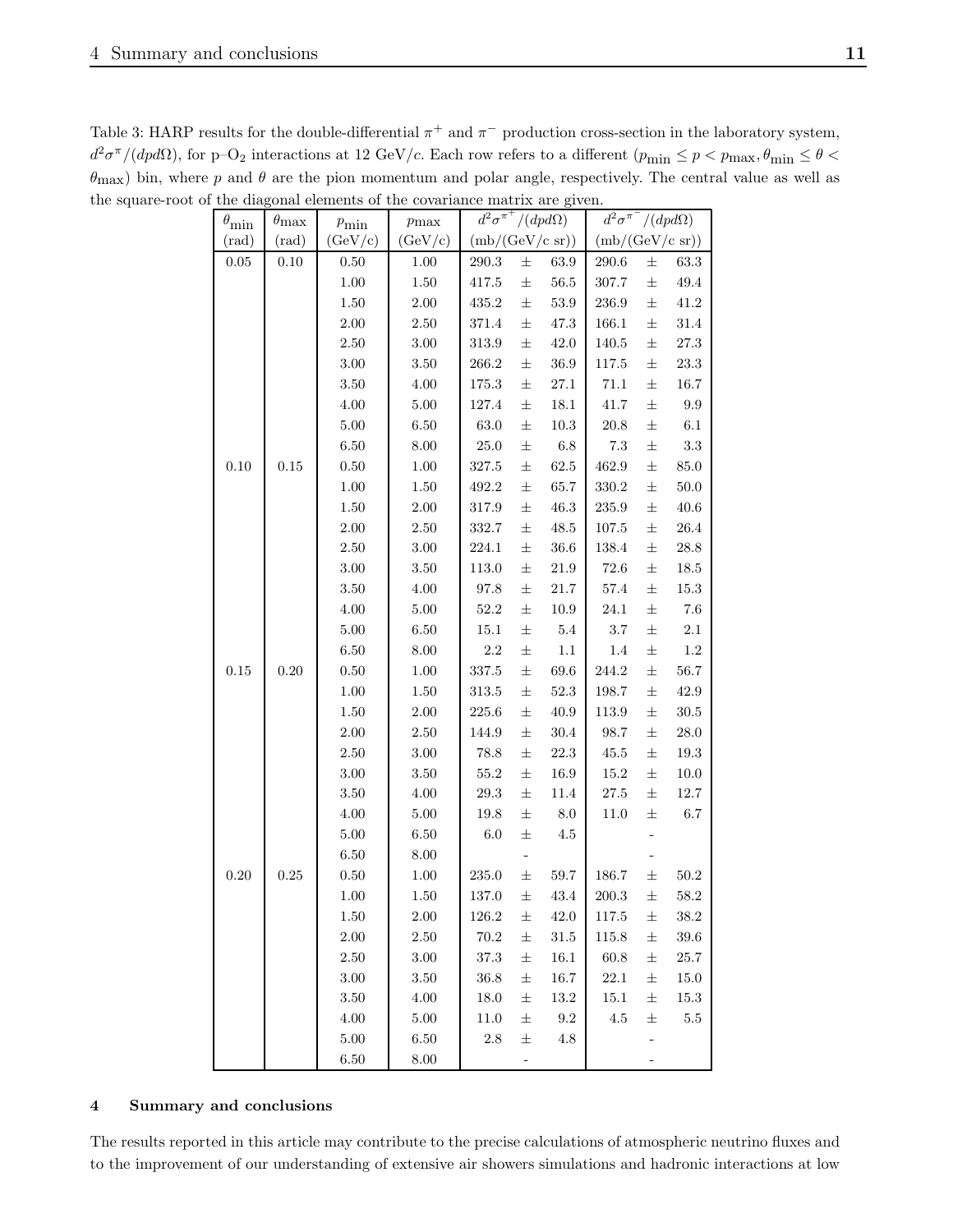



<span id="page-12-0"></span>Figure 3: p–N<sub>2</sub> to p–C production ratio for  $\pi^+$ (left panel) and  $\pi^-$ (right panel) at 12 GeV/c, compared with GEANT4 simulation predictions using different models. In the top right corner of each plot the covered angular range is shown in mrad. Only statistical errors are used, since most systematic ones cancel.

energies. A detailed study of the role of hadronic interactions for production of muons in extensive air showers, which are one of the main ingredients to infer the mass and the energy of the primary cosmic ray particle, is shown in reference [\[35\]](#page-15-23).

In this paper we presented measurements of the double-differential production cross-section of positive and negative pions in the collisions of 12 GeV/c protons with thin nitrogen and oxygen targets. The data were reported in bins of pion momentum and angle in the kinematic range  $0.5 \text{ GeV}/c \leq p_{\pi} < 8 \text{ GeV}/c$  and  $0.05 \text{ rad}$  $\leq \theta_{\pi} < 0.25$  rad in the laboratory frame. A detailed error analysis has been performed yielding total bin-to-bin differential errors (statistical and systematic) of about 15%, an overall normalization error of 2% and additional 1% for the target size variation. We should stress that the HARP data are the first measurements with cryogenic targets in this kinematic region with good precision.

Simulations predict that collisions of protons with a carbon target are very similar to proton interactions with air (see e.g. [\[36\]](#page-15-18)). That explains why these datasets can be used for tuning models needed in astroparticle physics simulations. Our measurements on  $p-N_2$  and  $p-O_2$  confirm these predictions.

### 5 Acknowledgments

We gratefully acknowledge the help and support of the PS beam staff and of the numerous technical collaborators who contributed to the detector design, construction, commissioning and operation. In particular, we would like to thank G. Barichello, R. Brocard, K. Burin, V. Carassiti, F. Chignoli, D. Conventi, G. Decreuse, M. Delattre, C. Detraz, A. Domeniconi, M. Dwuznik, F. Evangelisti, B. Friend, A. Iaciofano, I. Krasin, D. Lacroix,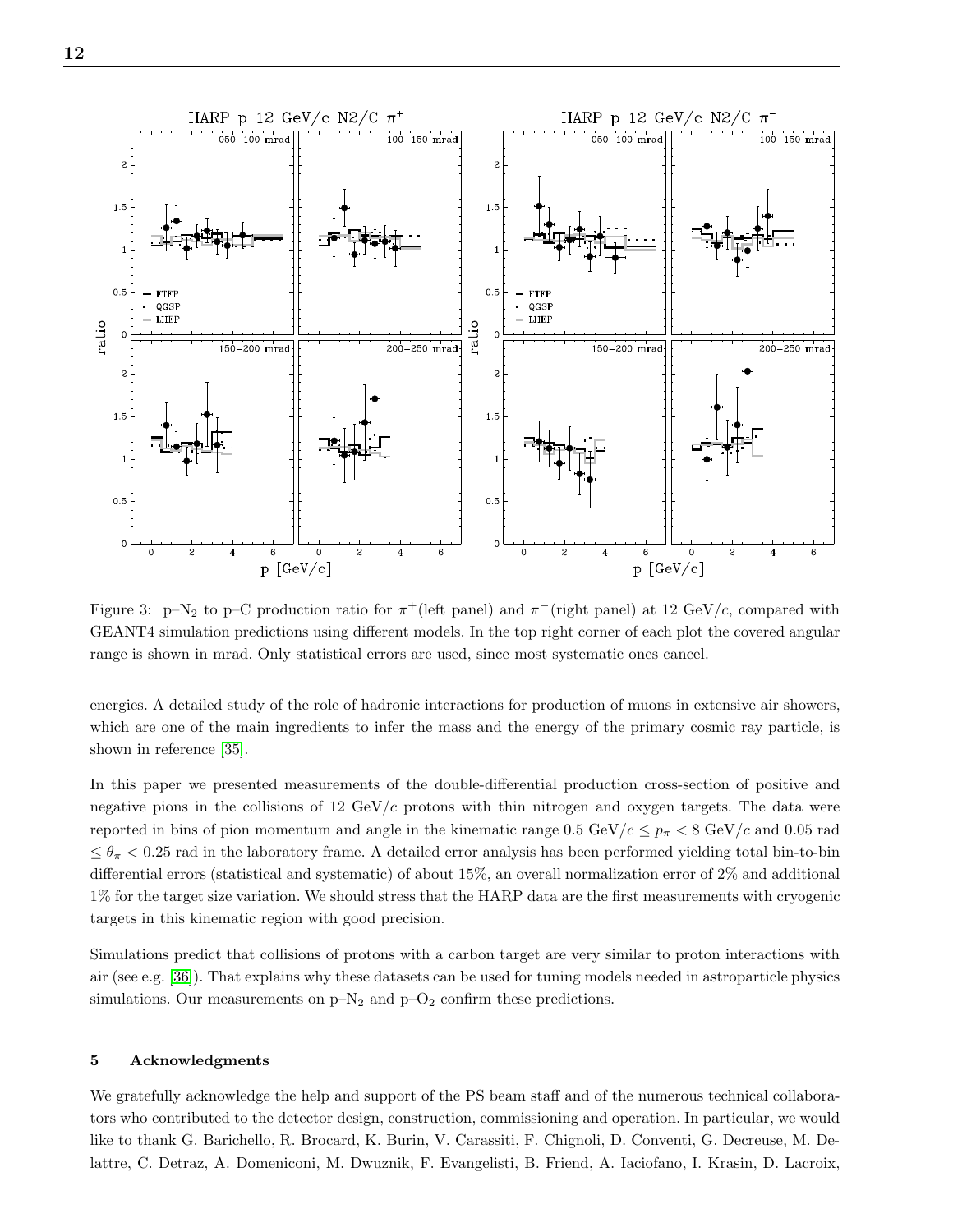

<span id="page-13-0"></span>Figure 4: p-O<sub>2</sub> to p-C production ratio for  $\pi^+$ (left panel) and  $\pi^-$ (right panel) at 12 GeV/c, compared with GEANT4 simulation predictions using different models. In the top right corner of each plot the covered angular range is shown in mrad. Only statistical errors are used, since most systematic ones cancel.

J.-C. Legrand, M. Lobello, M. Lollo, J. Loquet, F. Marinilli, R. Mazza, J. Mulon, L. Musa, R. Nicholson, A. Pepato, P. Petev, X. Pons, I. Rusinov, M. Scandurra, E. Usenko, R. van der Vlugt, for their support in the construction of the detector and P. Dini for his contribution to MonteCarlo production. The collaboration acknowledges the major contributions and advice of M. Baldo-Ceolin, L. Linssen, M.T. Muciaccia and A. Pullia during the construction of the experiment. The collaboration is indebted to V. Ableev, F. Bergsma, P. Binko, E. Boter, M. Calvi, C. Cavion, M. Chizov, A. Chukanov, A. DeSanto, A. DeMin, M. Doucet, D. Düllmann, V. Ermilova, W. Flegel, Y. Hayato, A. Ichikawa, O. Klimov, T. Kobayashi, D. Kustov, M. Laveder, M. Mass, H. Meinhard, A. Menegolli, T. Nakaya, K. Nishikawa, M. Paganoni, F. Paleari, M. Pasquali, M. Placentino, V. Serdiouk, S. Simone, P.J. Soler, S. Troquereau, S. Ueda, A. Valassi and R. Veenhof for their contributions to the experiment.

We acknowledge the contributions of V. Ammosov, G. Chelkov, D. Dedovich, F. Dydak, M. Gostkin, A. Guskov, D. Khartchenko, V. Koreshev, Z. Kroumchtein, I. Nefedov, A. Semak, J. Wotschack, V. Zaets and A. Zhemchugov to the work described in this paper.

The experiment was made possible by grants from the Institut Interuniversitaire des Sciences Nucléaires and the Interuniversitair Instituut voor Kernwetenschappen (Belgium), Ministerio de Educacion y Ciencia, Grant FPA2003-06921-c02-02 and Generalitat Valenciana, grant GV00-054-1, CERN (Geneva, Switzerland), the German Bundesministerium für Bildung und Forschung (Germany), the Istituto Nazionale di Fisica Nucleare (Italy), INR RAS (Moscow) and the Particle Physics and Astronomy Research Council (UK). We gratefully acknowledge their support.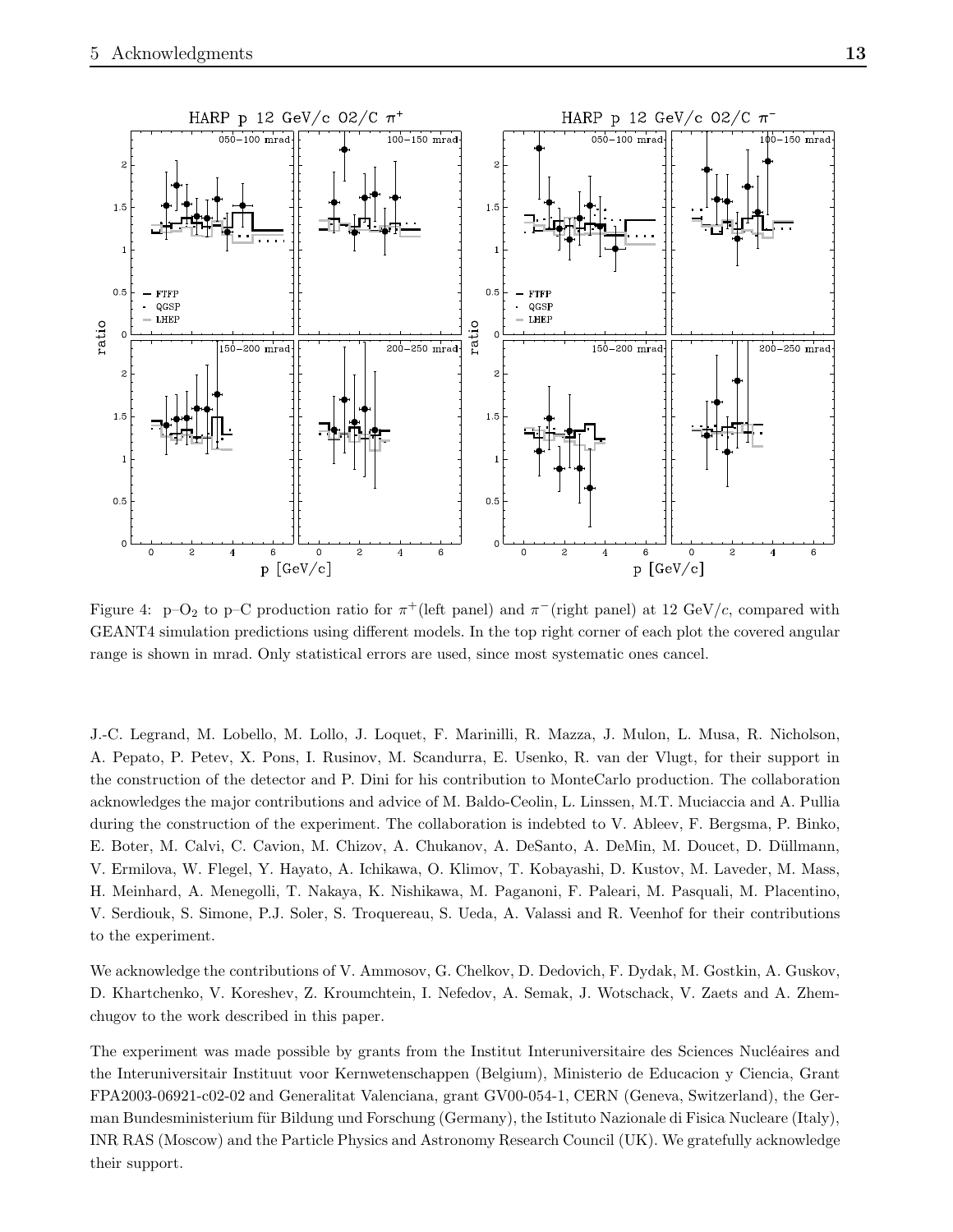## <span id="page-14-0"></span>References

- <span id="page-14-1"></span>[1] M. G. Catanesi et al., HARP Collaboration, "Proposal to study hadron production for the neutrino factory and for the atmospheric neutrino flux", CERN-SPSC/99-35 (1999).
- [2] G. Ambrosini et al. [NA56 Collaboration], Eur. Phys. J. C 10 (1999) 605; G. Ambrosini et al. [NA56 Collaboration], Phys. Lett. B 420 (1998) 225; G. Ambrosini et al. [NA56 Collaboration], Phys. Lett. B 425 (1998) 208.
- <span id="page-14-3"></span><span id="page-14-2"></span>[3] H.W. Atherton, CERN 80-07, August 1980.
- [4] M. Apollonio et al., "Oscillation Physics with a Neutrino Factory", CERN TH2002-208, [\[arXiv:hep-ph/0210192\]](http://arXiv.org/abs/hep-ph/0210192);
	- A. Baldini et al., BENE Steering Group, CERN-2006-005;
	- A. Blondel et al., CERN-2004-002, ECFA/04/230.
- <span id="page-14-4"></span>[5] M. Honda, T. Kajita, K. Kasahara and S. Midorikawa, Phys. Rev. D 70 (2004) 043008; Phys. Rev. D 75 (2007) 043005 [\[arXiv:astro-ph/0611201\]](http://arXiv.org/abs/astro-ph/0611201).
	- M. Honda, T. Kajita, K. Kasahara, S. Midorikawa and T. Sanuki, Phys. Rev. D 75 (2007) 043006 [\[arXiv:astro-ph/0611418\]](http://arXiv.org/abs/astro-ph/0611418).
	- G. D. Barr, T. K. Gaisser, P. Lipari, S. Robbins and T. Stanev, Phys. Rev. D 70 (2004) 023006.
	- G. Battistoni, A. Ferrari, T. Montaruli and P. R. Sala, [\[arXiv:hep-ph/0305208\]](http://arXiv.org/abs/hep-ph/0305208)
	- G. Battistoni, A. Ferrari, T. Montaruli and P. R. Sala, Astropart. Phys. 19 (2003) 269 [Erratum-ibid. 19 (2003) 291]
	- G. Battistoni, A. Ferrari, P. Lipari, T. Montaruli, P. R. Sala and T. Rancati, Astropart. Phys. 12 (2000) 315
- <span id="page-14-6"></span><span id="page-14-5"></span>[6] M. Bonesini and A. Guglielmi, Phys. Rep. 433 (2006) 66.
- <span id="page-14-7"></span>[7] E. Aliu et al. [K2K Collaboration], "Evidence for muon neutrino oscillation in an accelerator-based experiment," Phys. Rev. Lett. 94 (2005) 081802 [\[arXiv:hep-ex/0411038\]](http://arXiv.org/abs/hep-ex/0411038).
- <span id="page-14-8"></span>[8] M. H. Ahn et al. [K2K Collaboration], "Measurement of neutrino oscillation by the K2K experiment", Phys. Rev. D 74 (2006) 072003 [\[arXiv:hep-ex/0606032\]](http://arXiv.org/abs/hep-ex/0606032).
- [9] E. Church et al. [BooNe Collaboration], "A proposal for an experiment to measure muon-neutrino  $\rightarrow$  electron-neutrino oscillations and muon-neutrino disappearance at the Fermilab Booster: BooNE". FERMILAB-PROPOSAL-0898.

A. A. Aguilar-Arevalo et al. [MiniBooNE Collaboration], [arXiv:0704.1500](http://arXiv.org/abs/0704.1500) [hep-ex].

- <span id="page-14-10"></span><span id="page-14-9"></span>[10] A. A. Aguilar-Arevalo et al. [SciBooNE Collaboration], "Bringing the SciBar detector to the Booster neutrino beam", [\[arXiv:hep-ex/0601022\]](http://arXiv.org/abs/hep-ex/0601022).
- <span id="page-14-11"></span>[11] M. G. Catanesi et al., [HARP Collaboration], "Measurement of the Production of charged Pions by Protons on a Tantalum Target", Eur. Phys. J. C 51 (2007) 787, [arXiv:0706.1600](http://arXiv.org/abs/0706.1600) [hep-ex]
- [12] M. G. Catanesi *et al.*, [HARP Collaboration], "Large-angle production of charged pions by 3 GeV/ $c$  12 GeV/c protons on carbon, copper and tin targets", Eur. Phys. C 53 (2008) 177, [arXiv:0709.3464](http://arXiv.org/abs/0709.3464) [hep-ex]
- <span id="page-14-12"></span>[13] M. G. Catanesi et al., [HARP Collaboration], "Large-angle production of charged pions by 3 GeV/ $c-$ 12.9  $GeV/c$  protons on beryllium, aluminium and lead targets", Eur. Phys. C  $54$  (2008) 37, [arXiv:0709.3458](http://arXiv.org/abs/0709.3458) [hep-ex]
- <span id="page-14-14"></span><span id="page-14-13"></span>[14] M. G. Catanesi et al., [HARP Collaboration], "Large-angle production of charged pions with incident protons on nuclear targets as measured in the HARP experiment", submitted to Phys. ReV. C.
- <span id="page-14-15"></span>[15] M. G. Catanesi et al. [HARP Collaboration], "Measurement of the production cross-section of positive pions in p-Al collisions at 12.9 GeV/c", Nucl. Phys. B 732 (2006) 1 [\[arXiv:hep-ex/0510039\]](http://arXiv.org/abs/hep-ex/0510039).
- [16] M. G. Catanesi et al. [HARP Collaboration], "Measurement of the production cross-section of positive pions in the collision of 8.9 GeV/c protons on beryllium", Eur. Phys. J. C 52 (2007) 29 [\[arXiv:hep-ex/0702024\]](http://arXiv.org/abs/hep-ex/0702024).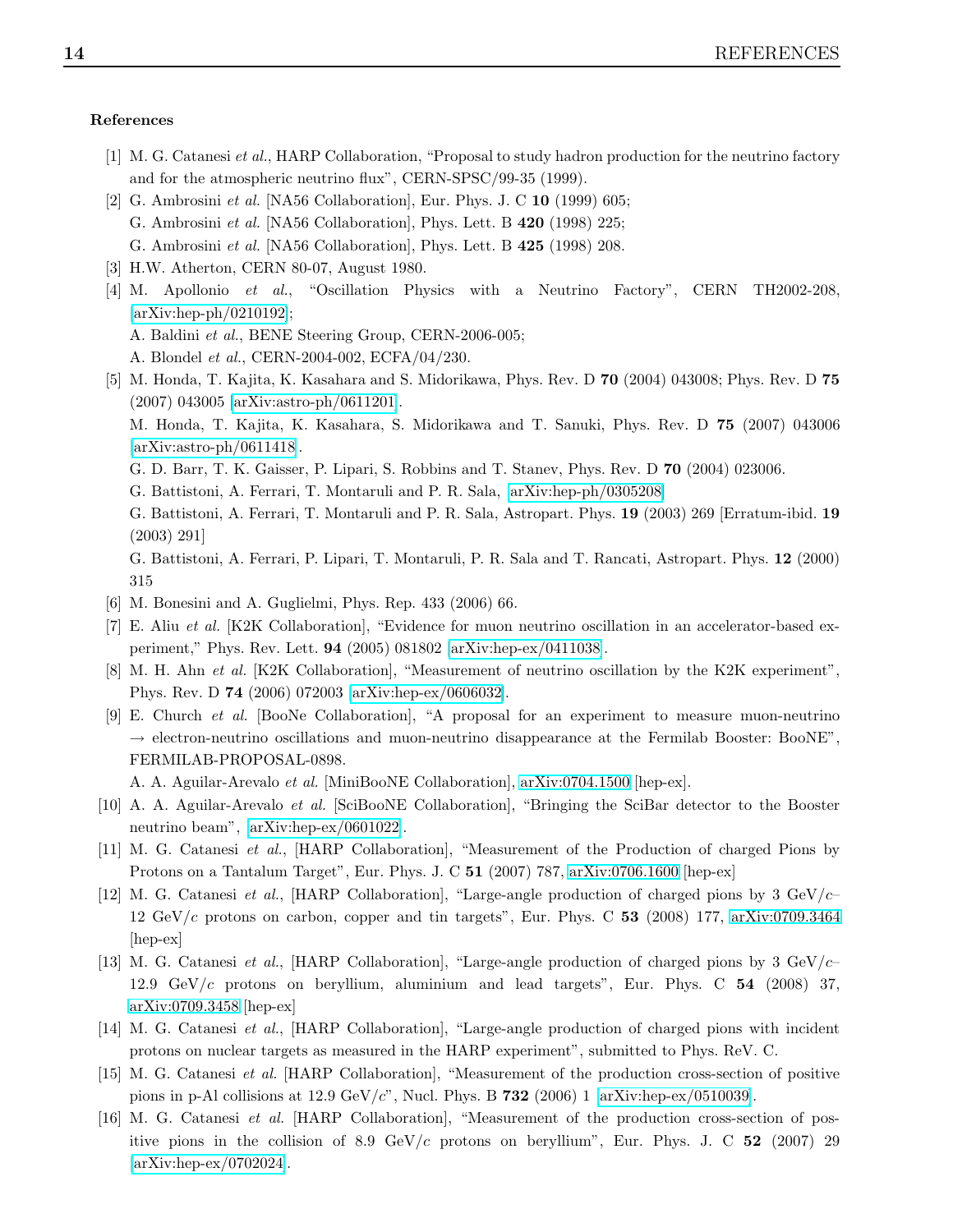- <span id="page-15-0"></span>[17] M. G. Catanesi *et al.* [HARP Collaboration], "Measurement of the production cross-sections of  $\pi^{\pm}$  in p-C and  $\pi^{\pm}$ -C interactions at 12 GeV/c", accepted for publication in Astroparticle Physics, DOI information: 10.1016/j.astropartphys.2008.02.002, [arXiv:0802.0657](http://arXiv.org/abs/0802.0657) [astro-ph].
- <span id="page-15-2"></span><span id="page-15-1"></span>[18] W. F. Baker *et al.*, Phys. Rev. Lett. **7** (1961) 101.
- <span id="page-15-3"></span>[19] D. Dekkers *et al.*, Phys. Rev. **137** (1965) B962.
- <span id="page-15-4"></span>[20] J. V. Allaby et al., CERN Yellow Report 70-12, 1970.
- <span id="page-15-5"></span>[21] Y. Cho et al., Phys. Rev. D 4 (1971) 1967.
- <span id="page-15-6"></span>[22] T. Eichten et al., Nucl. Phys. B 44 (1972) 333.
- <span id="page-15-7"></span>[23] D. Antreasyan et al., Phys. Rev. D 19 N3 (1979) 764.
- <span id="page-15-8"></span>[24] I. Chemakin *et al.* [E910 collaboration] Phys. ReV. C **77** (2008) 015209.
- <span id="page-15-9"></span>[25] C. Alt et al. [NA49 Collaboration], Eur. Phys. J. C 49 (2007) 897 [\[arXiv:hep-ex/0606028\]](http://arXiv.org/abs/hep-ex/0606028).
- [26] MIPP Collaboration, [http://ppd.fnal.gov/experiments/2907/;](http://ppd.fnal.gov/experiments/2907/) R. Raja, "The Main Injector particle production Experiment (MIPP) at Fermilab", Jour. Phys. Conf. Series 9 (2005) 303.
- <span id="page-15-10"></span>[27] N. Antoniou et al. [NA61 Collaboration], "Study of hadron production in hadron nucleus and nucleus nucleus collisions at the CERN SPS", CERN-SPSC-P-330, CERN-SPSC-2006-043, CERN-SPSC-2007- 004, CERN-SPSC-2007-019.
- <span id="page-15-12"></span><span id="page-15-11"></span>[28] M. G. Catanesi et al. [HARP Collaboration], "The HARP Detector at the CERN PS", Nucl. Instrum. Meth. A 571 (2007) 527.
- <span id="page-15-13"></span>[29] M. Anfreville et al., "The drift chambers of the NOMAD experiment", Nucl. Instrum. Meth. A 481 (2002) 339 [\[arXiv:hep-ex/0104012\]](http://arXiv.org/abs/hep-ex/0104012).
- [30] M. Baldo-Ceolin et al., "The Time-Of-Flight TOFW Detector Of The HARP Experiment: Construction And Performance", Nucl. Instrum. Meth. A 532 (2004) 548; M. Bonesini et al., "Construction of a Fast-laser Calibration System for the HARP TOF counter wall", IEEE Trans. Nucl. Science 50 (2003) 541.
- <span id="page-15-14"></span>[31] L. Durieu, A. Mueller and M. Martini, PAC-2001-TPAH142 Presented at IEEE Particle Accelerator Conference (PAC2001), Chicago, Illinois, 18-22 Jun 2001;
	- L. Durieu et al., Proceedings of PAC'97, Vancouver, (1997);
	- L. Durieu, O. Fernando, CERN PS/PA Note 96-38.
- <span id="page-15-16"></span><span id="page-15-15"></span>[32] K. Pretzl et al., Invited talk at the "International Symposium on Strangeness and Quark Matter", Crete, (1999) 230.
- <span id="page-15-17"></span>[33] M. G. Catanesi et al. [HARP Collaboration], "Particle identification algorithms for the HARP forward spectrometer", Nucl. Instrum. Meth. A 572 (2007) 899.
- <span id="page-15-23"></span>[34] G. D'Agostini, DESY 94-099, ISSN 0418-9833, 1994. G. D'Agostini, Nucl. Instrum. Meth. A 362 (1995) 487.
- <span id="page-15-18"></span>[35] G. D. Barr *et al.* Phys. ReV. D74 (2006) 094009, [astro-ph/0611266.](http://arXiv.org/abs/astro-ph/0611266)
- <span id="page-15-19"></span>[36] Christine Meurer, "Muon production in extensive air showers and fixed target accelerator data", Ph.D. thesis, Karlsruhe, 2007, CERN-THESIS-2007-078.
- <span id="page-15-20"></span>[37] S. Agostinelli et al. [GEANT4 Collaboration], Nucl. Instrum. Meth. A 506 (2003) 250.
- <span id="page-15-21"></span>[38] A. Grossheim, "Particle production yields induced by multi-GeV protons on nuclear targets", Ph.D. thesis, University of Dortmund, Germany, 2003, CERN-THESIS-2004-010.
- [39] J. R. Sanford and C. L. Wang, "Empirical formulas for particle production in p-Be collisions between 10 and 35 BeV/ $c$ ", Brookhaven National Laboratory, AGS internal report (1967).
- <span id="page-15-22"></span>[40] D.H. Wright *et al.* AIP Conf. Proceedings 896 (2007) 11; G. Folger and H.P. Wellisch, "String parton models in GEANT4 ", preprint CHEP-2003-M0MT007, e-print [physics/0306007.](http://arXiv.org/abs/physics/0306007)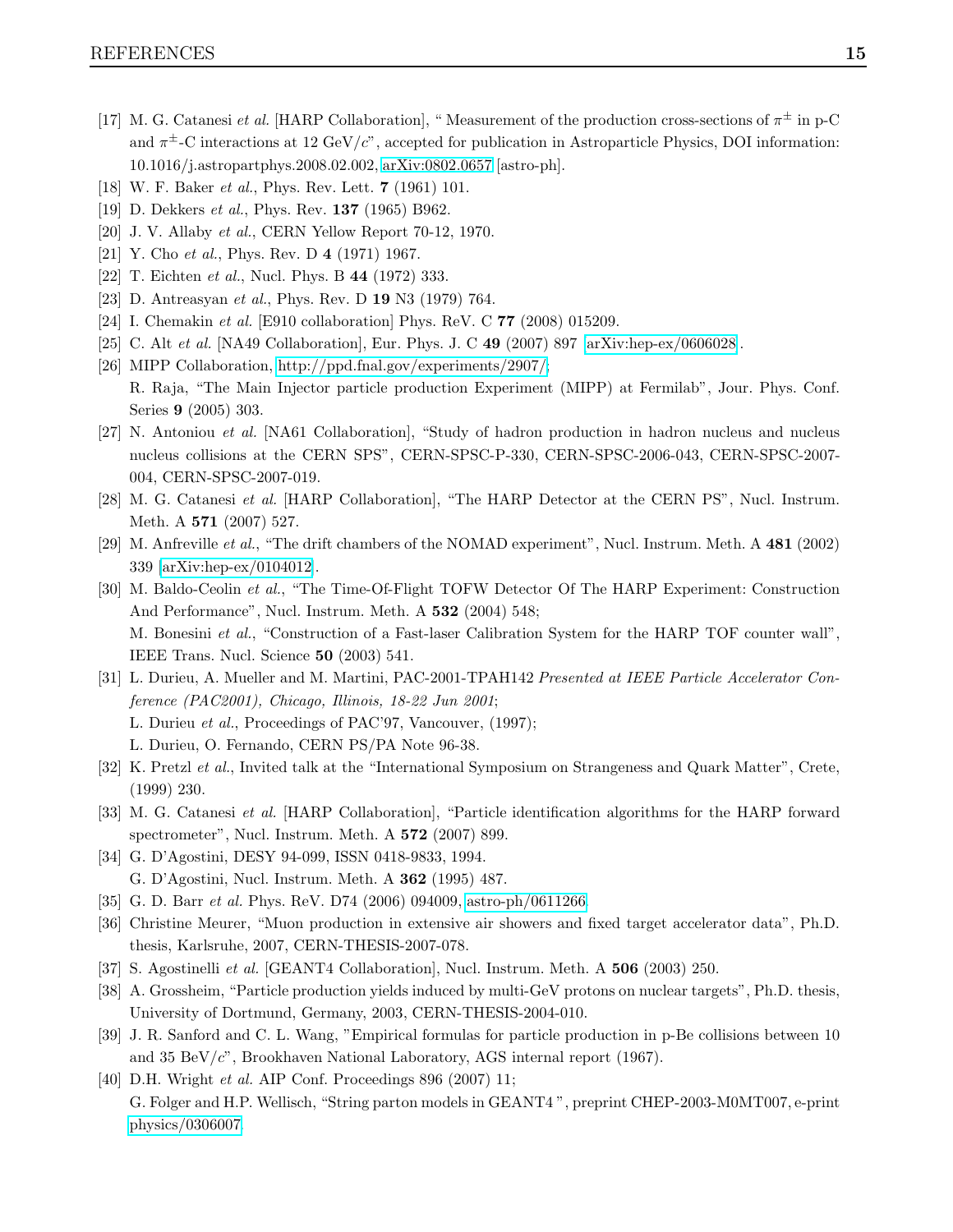## A Cross-section data

The tabulated cross-section data for p–C interactions at  $12 \text{ GeV}/c$ , already published in [\[17\]](#page-15-0), are reported again here with a different binning for comparison.

Table 4: HARP results for the double-differential  $\pi^+$  and  $\pi^-$  production cross-section in the laboratory system,  $d^2\sigma^{\pi}/(dpd\Omega)$ , for p–C interactions at 12 GeV/c. Each row refers to a different  $(p_{\min} \le p < p_{\max}, \theta_{\min} \le \theta <$  $\theta_{\text{max}}$ ) bin, where p and  $\theta$  are the pion momentum and polar angle, respectively. The central value as well as the square-root of the diagonal elements of the covariance matrix are given.

| $\theta_{\min}$ | $\theta_{\rm max}$ | $p_{\rm min}$ | $p_{\rm max}$ | $d^2\sigma^{\pi^+}/(dpd\Omega)$ |                           |           | $d^2\sigma^{\pi^-}/(dpd\Omega)$ |       |                 |
|-----------------|--------------------|---------------|---------------|---------------------------------|---------------------------|-----------|---------------------------------|-------|-----------------|
| $(\text{rad})$  | $(\text{rad})$     | (GeV/c)       | (GeV/c)       |                                 | $(mb/(GeV/c \text{ sr}))$ |           | (mb/(GeV/c sr))                 |       |                 |
| 0.05            | 0.10               | 0.50          | 1.00          | 190.6                           | $\pm$                     | 27.1      | 132.3                           | 士     | $21.5\,$        |
|                 |                    | $1.00\,$      | $1.50\,$      | 237.3                           | $\pm$                     | $23.0\,$  | 197.2                           | 士     | $20.9\,$        |
|                 |                    | $1.50\,$      | $2.00\,$      | 282.6                           | $\pm$                     | $23.2\,$  | 189.6                           | $\pm$ | 17.9            |
|                 |                    | $2.00\,$      | $2.50\,$      | 266.1                           | $\pm$                     | $21.1\,$  | 147.9                           | $\pm$ | 14.8            |
|                 |                    | $2.50\,$      | $3.00\,$      | 228.6                           | $\pm$                     | $18.1\,$  | $102.2\,$                       | 士     | $12.7\,$        |
|                 |                    | 3.00          | $3.50\,$      | 166.6                           | $\pm$                     | $13.6\,$  | 77.2                            | $\pm$ | $9.1\,$         |
|                 |                    | $3.50\,$      | $4.00\,$      | $144.7\,$                       | $\pm$                     | $13.7\,$  | $55.7\,$                        | $\pm$ | $8.1\,$         |
|                 |                    | 4.00          | $5.00\,$      | $83.6\,$                        | $\pm$                     | $7.5\,$   | $41.2\,$                        | $\pm$ | $5.0\,$         |
|                 |                    | $5.00\,$      | $6.50\,$      | $36.5\,$                        | $\pm$                     | $4.2\,$   | $8.6\,$                         | $\pm$ | $2.3\,$         |
|                 |                    | $6.50\,$      | $8.00\,$      | $16.4\,$                        | $\pm$                     | $2.5\,$   | $1.6\,$                         | 士     | $\rm 0.9$       |
| 0.10            | 0.15               | $0.50\,$      | $1.00\,$      | $\hphantom{0}209.9$             | $\pm$                     | $26.9\,$  | $238.0\,$                       | $\pm$ | $32.3\,$        |
|                 |                    | $1.00\,$      | $1.50\,$      | $225.6\,$                       | $\pm$                     | $23.1\,$  | $207.0\,$                       | $\pm$ | $21.4\,$        |
|                 |                    | $1.50\,$      | $2.00\,$      | 264.1                           | $\pm$                     | $25.3\,$  | $150.1\,$                       | $\pm$ | 16.5            |
|                 |                    | $2.00\,$      | $2.50\,$      | 206.1                           | $\pm$                     | 20.4      | $94.9\,$                        | $\pm$ | $11.9\,$        |
|                 |                    | $2.50\,$      | $3.00\,$      | 135.4                           | $\pm$                     | 14.2      | $79.3\,$                        | 士     | $10.4\,$        |
|                 |                    | $3.00\,$      | $3.50\,$      | 92.7                            | $\pm$                     | $10.5\,$  | $50.2\,$                        | 士     | $7.7\,$         |
|                 |                    | $3.50\,$      | $4.00\,$      | $60.5\,$                        | $\pm$                     | $8.4\,$   | $28.1\,$                        | $\pm$ | $4.4\,$         |
|                 |                    | $4.00\,$      | $5.00\,$      | $37.3\,$                        | $\pm$                     | $4.7\,$   | $17.2\,$                        | $\pm$ | $3.7\,$         |
|                 |                    | $5.00\,$      | $6.50\,$      | $\ \, 9.5$                      | $\pm$                     | $1.7\,$   | $2.6\,$                         | $\pm$ | $\rm 0.9$       |
|                 |                    | $6.50\,$      | $8.00\,$      | $2.6\,$                         | $\pm$                     | $0.7\,$   | $\rm 0.2$                       | $\pm$ | $0.1\,$         |
| 0.15            | 0.20               | $0.50\,$      | $1.00\,$      | 241.4                           | $\pm$                     | $31.7\,$  | $223.5\,$                       | 士     | $30.5\,$        |
|                 |                    | $1.00\,$      | $1.50\,$      | $213.2\,$                       | $\pm$                     | $21.9\,$  | 134.2                           | $\pm$ | $17.2\,$        |
|                 |                    | 1.50          | $2.00\,$      | 152.1                           | $\pm$                     | 16.8      | 128.7                           | $\pm$ | $16.1\,$        |
|                 |                    | $2.00\,$      | $2.50\,$      | $90.8\,$                        | $\pm$                     | 12.3      | $74.2\,$                        | $\pm$ | $11.0\,$        |
|                 |                    | $2.50\,$      | $3.00\,$      | 49.7                            | $\pm$                     | $8.4\,$   | $51.1\,$                        | $\pm$ | $\!\!\!\!\!8.5$ |
|                 |                    | $3.00\,$      | $3.50\,$      | $31.3\,$                        | $\pm$                     | $5.8\,$   | $23.0\,$                        | 士     | $4.8\,$         |
|                 |                    | 3.50          | 4.00          | $24.4\,$                        | $\pm$                     | $5.2\,$   | $11.3\,$                        | $\pm$ | $3.0\,$         |
|                 |                    | $4.00\,$      | $5.00\,$      | $11.3\,$                        | $\pm$                     | $2.6\,$   | $6.7\,$                         | $\pm$ | $2.0\,$         |
|                 |                    | $5.00\,$      | $6.50\,$      | $3.7\,$                         | $\pm$                     | $1.4\,$   | 0.5                             | $\pm$ | $0.4\,$         |
|                 |                    | $6.50\,$      | $8.00\,$      | $0.6\,$                         | $\pm$                     | $\rm 0.3$ |                                 |       |                 |
| 0.20            | 0.25               | $0.50\,$      | $1.00\,$      | 174.8                           | $\pm$                     | $26.6\,$  | 146.1                           | 士     | $23.5\,$        |
|                 |                    | $1.00\,$      | 1.50          | 80.7                            | $\pm$                     | $15.4\,$  | 120.1                           | 士     | $19.4\,$        |
|                 |                    | 1.50          | $2.00\,$      | $87.9\,$                        | $\pm$                     | $17.3\,$  | 108.4                           | $\pm$ | $21.0\,$        |
|                 |                    | $2.00\,$      | $2.50\,$      | $44.2\,$                        | $\pm$                     | $9.6\,$   | $60.2\,$                        | $\pm$ | $13.7\,$        |
|                 |                    | $2.50\,$      | $3.00\,$      | 27.8                            | $\pm$                     | 7.7       | $24.5\,$                        | $\pm$ | $7.3\,$         |
|                 |                    | $3.00\,$      | $3.50\,$      | $18.0\,$                        | 士                         | $5.4\,$   | $10.4\,$                        | 士     | $3.8\,$         |
|                 |                    | $3.50\,$      | $4.00\,$      | $8.1\,$                         | $\pm$                     | $3.5\,$   | $4.9\,$                         | 士     | $2.5\,$         |
|                 |                    | $4.00\,$      | $5.00\,$      | $5.1\,$                         | $\pm$                     | $3.1\,$   | 1.1                             | $\pm$ | $1.3\,$         |
|                 |                    | 5.00          | $6.50\,$      | 1.9                             | $\pm$                     | 1.4       |                                 |       |                 |
|                 |                    | $6.50\,$      | 8.00          |                                 | $\overline{\phantom{0}}$  |           |                                 | -     |                 |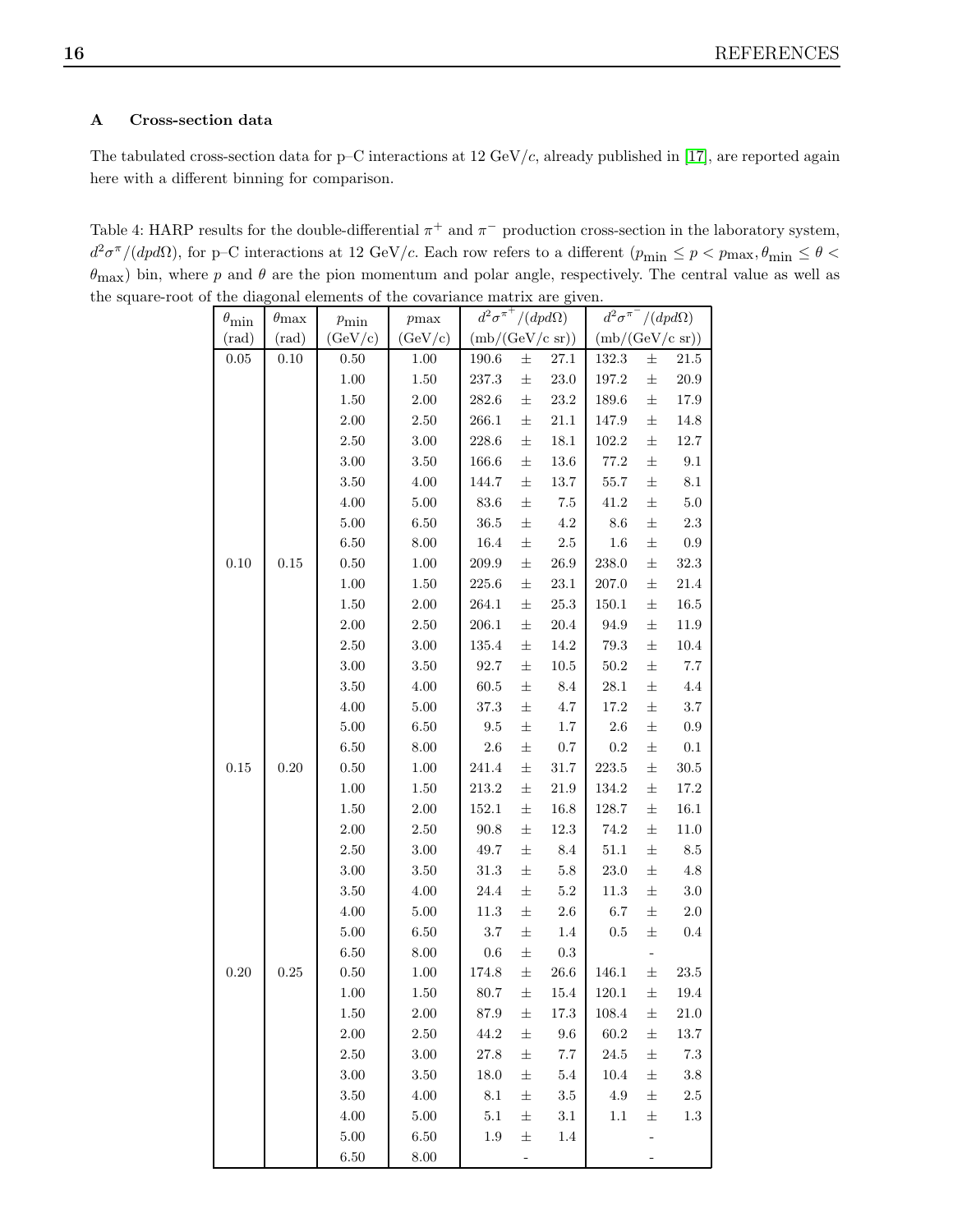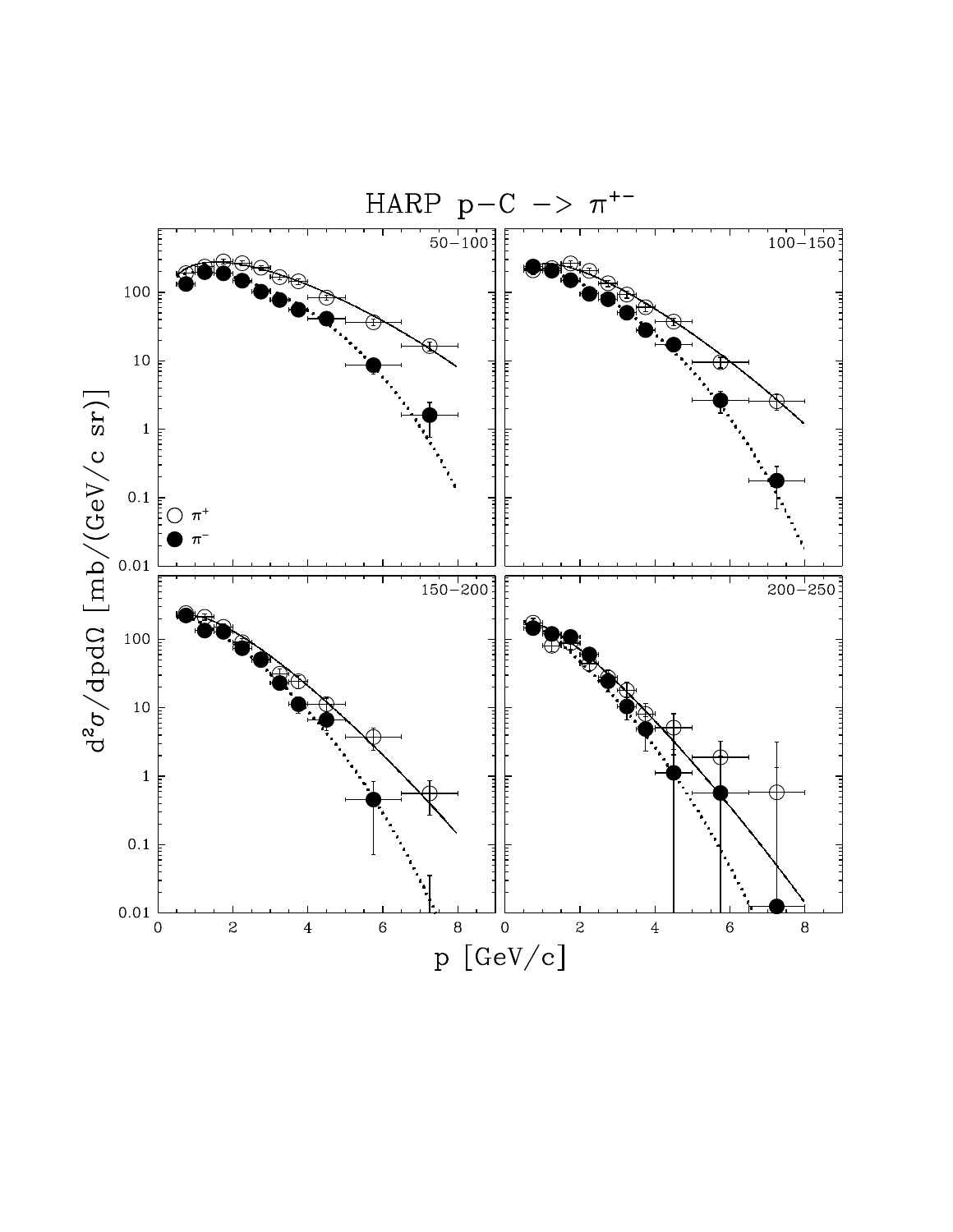![](_page_18_Figure_0.jpeg)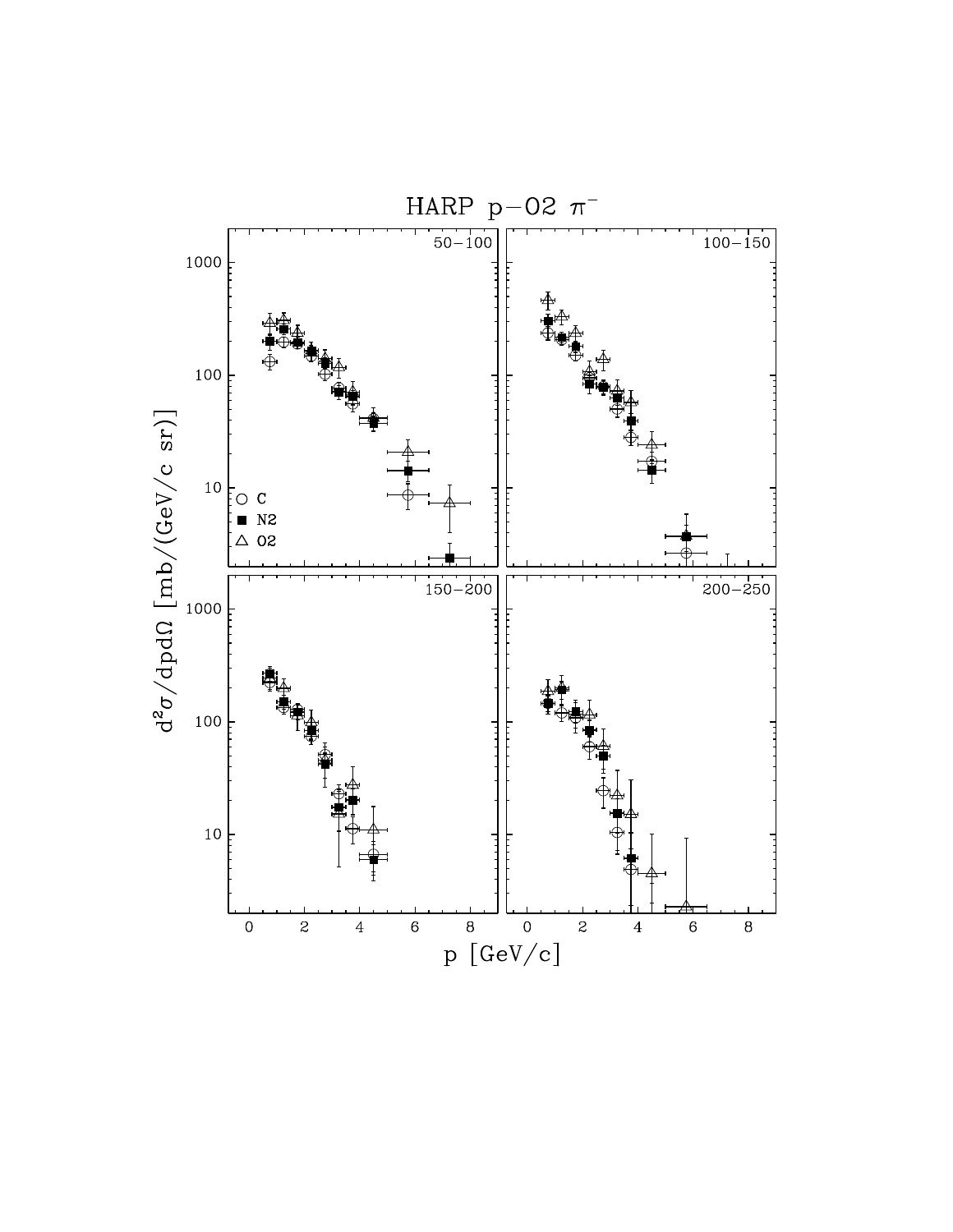![](_page_19_Figure_0.jpeg)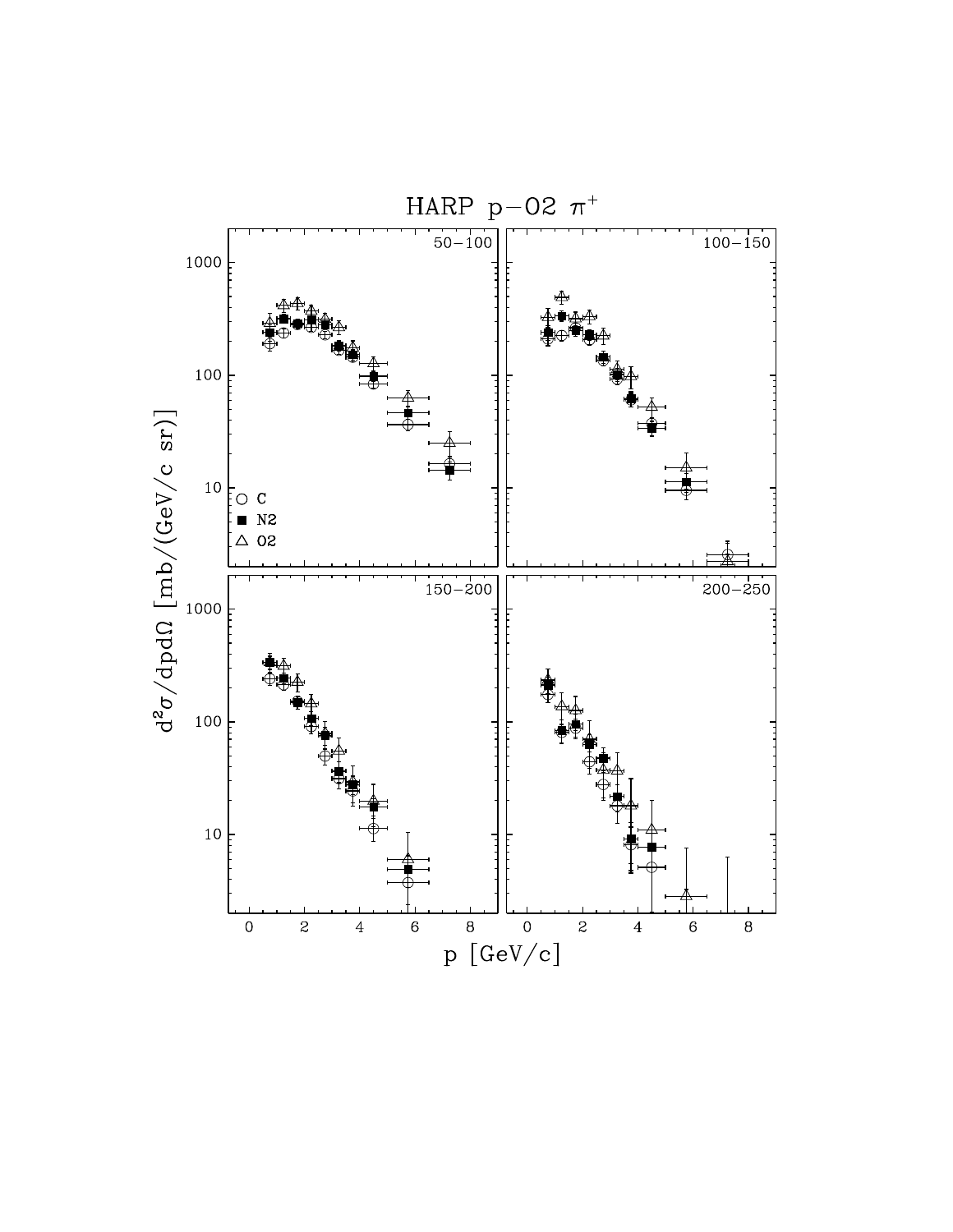![](_page_20_Figure_0.jpeg)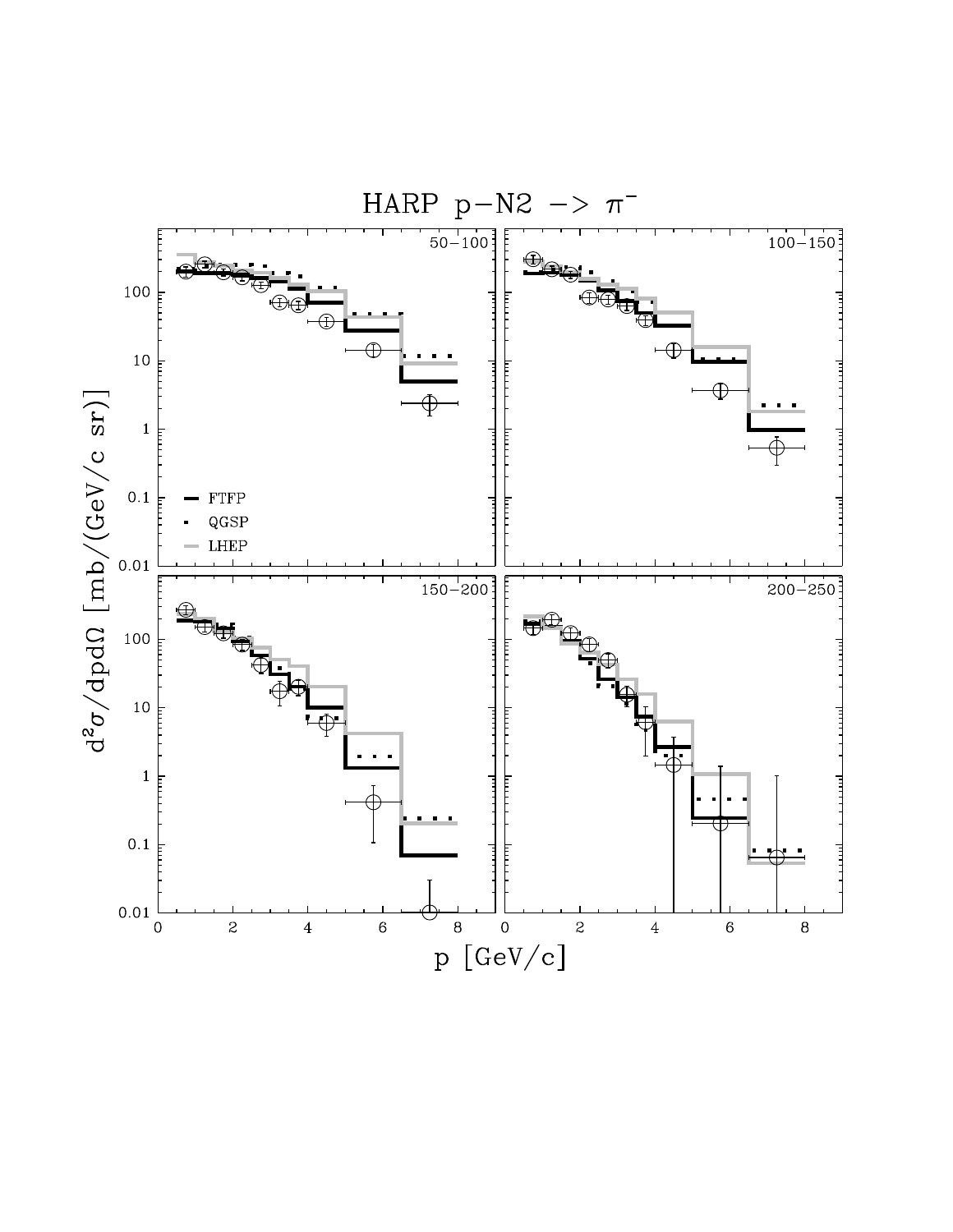![](_page_21_Figure_0.jpeg)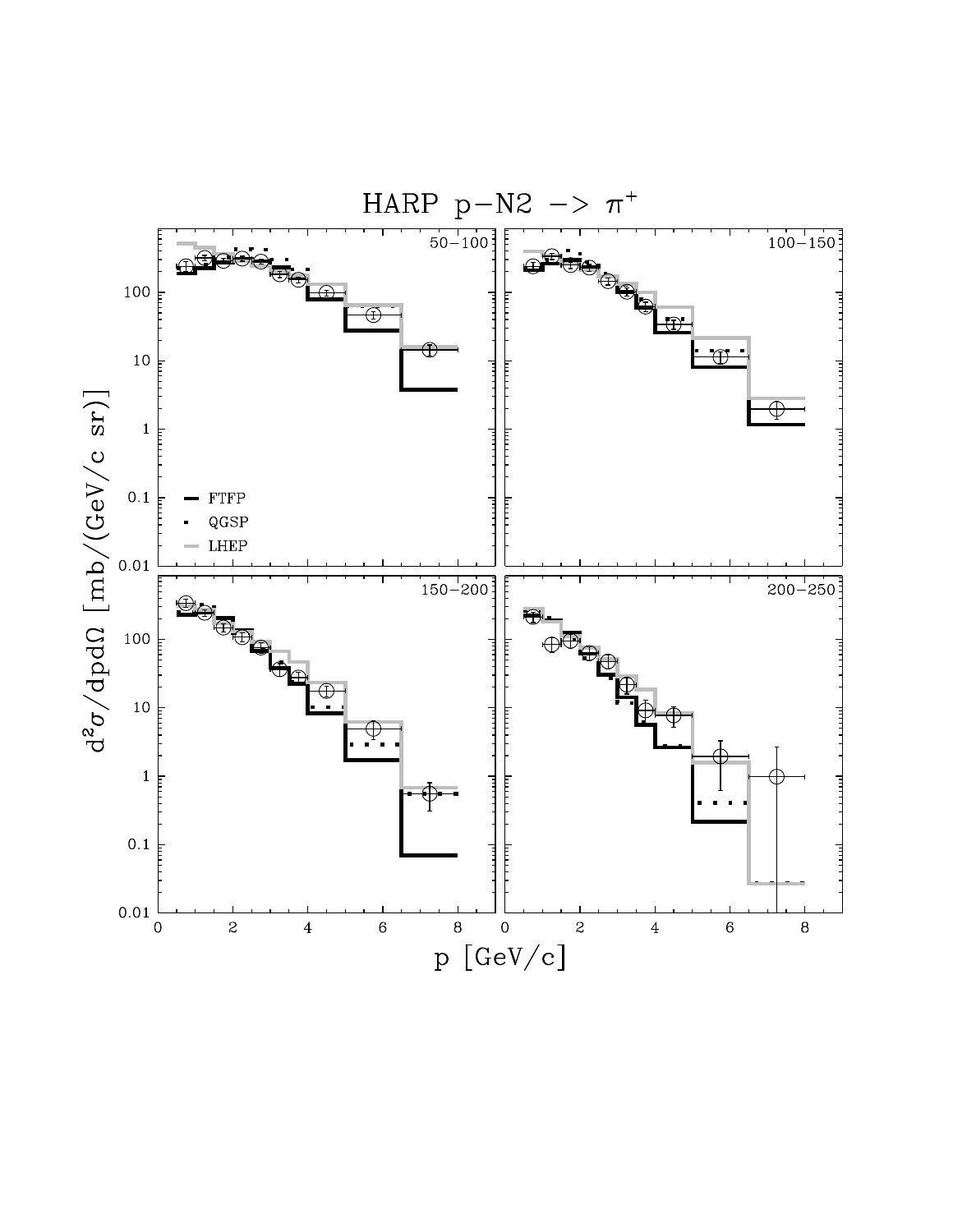![](_page_22_Figure_0.jpeg)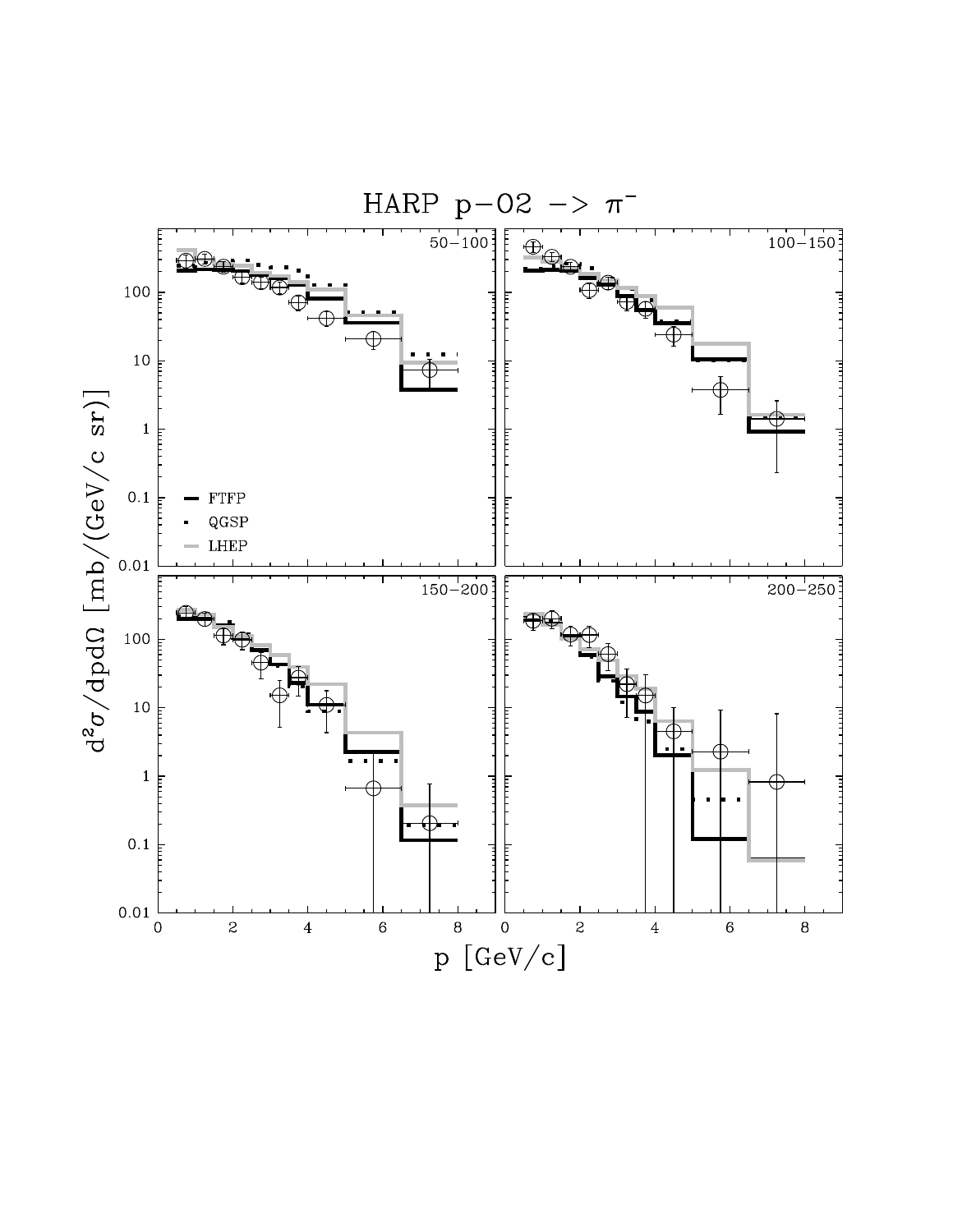![](_page_23_Figure_0.jpeg)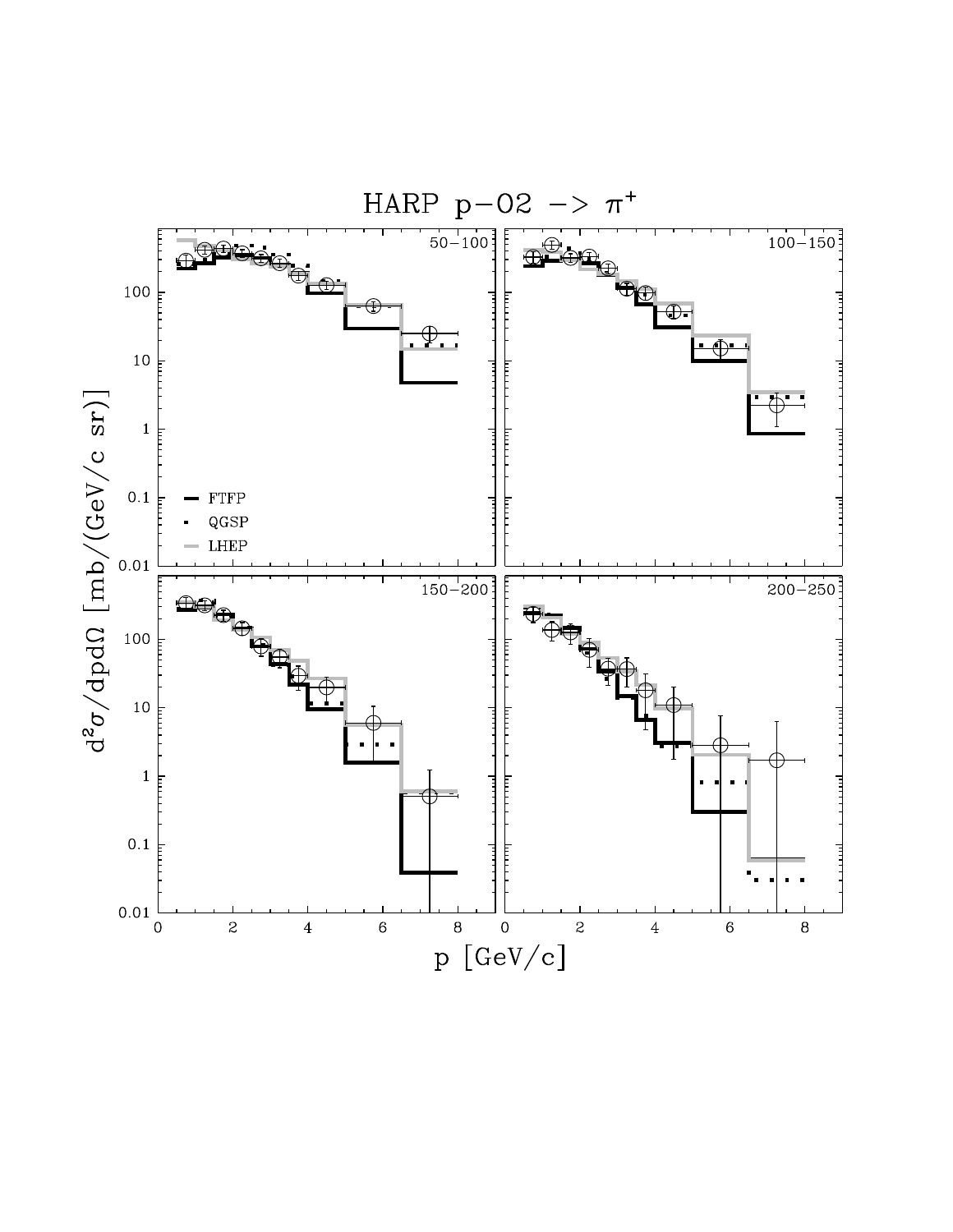![](_page_24_Figure_0.jpeg)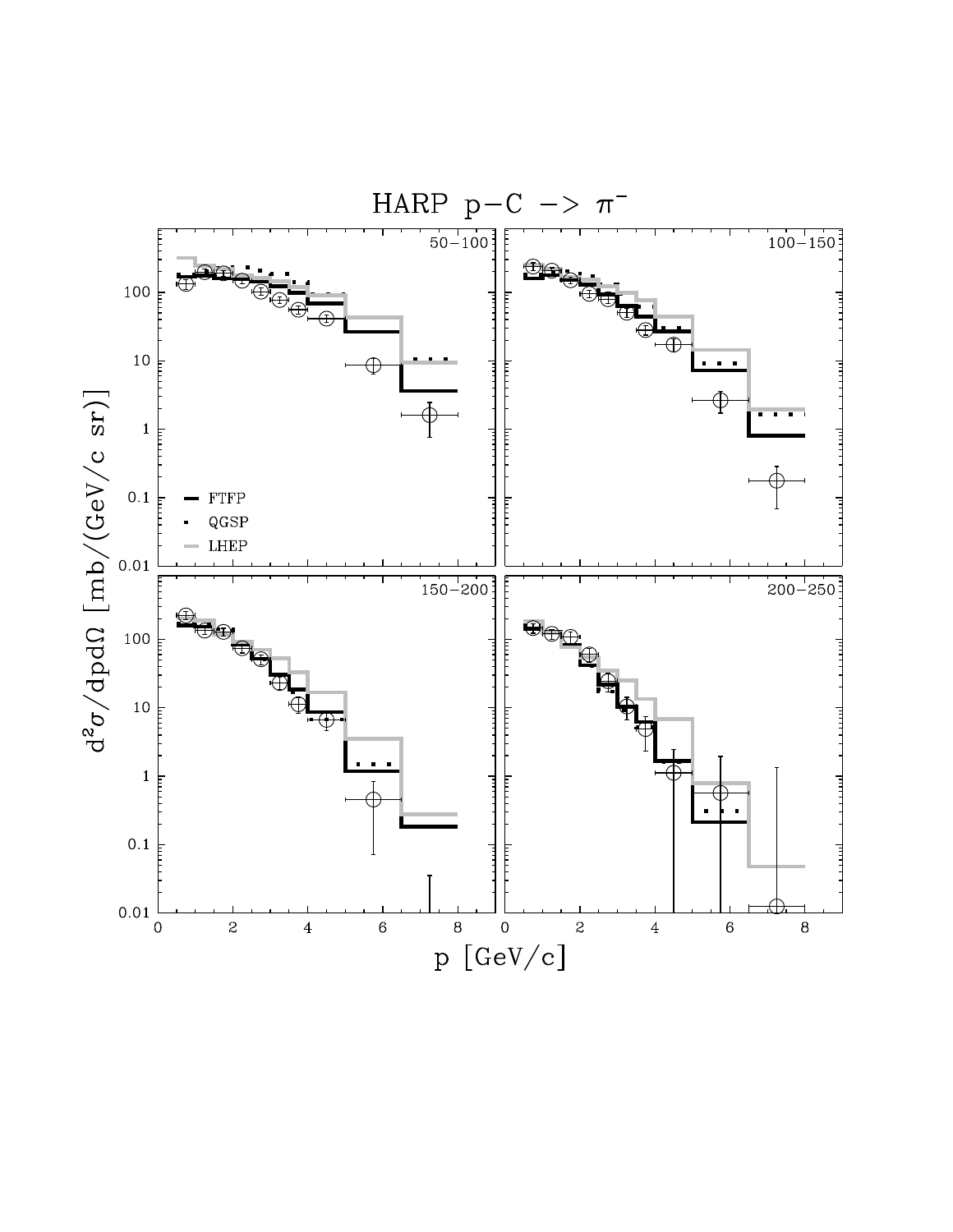![](_page_25_Figure_0.jpeg)